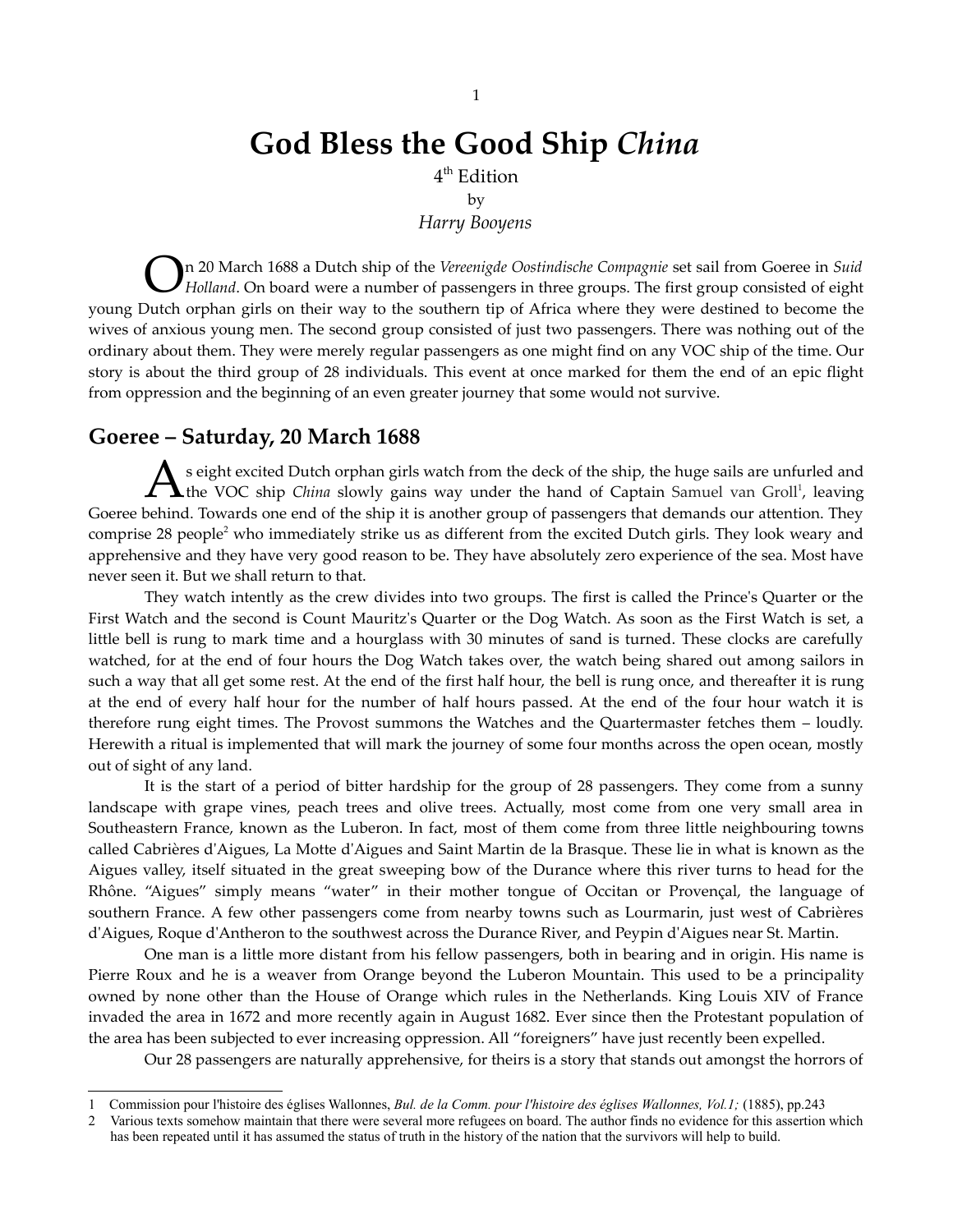European history. No one else in the history of the continent disappearing behind them has ever been as consistently persecuted as they have been – for they are the *Vaudois*. The Dutch call them *Dalluyden* – People of the Valleys. The Germans call them *Waldensen*. The Italians call them *Valdese*. Their blood hails from Piedmont in what will one day be far northwestern Italy, west of Turin, where they have lived in the mountain valleys since times Roman – and they have opposed the Roman Catholic Church as far back as anyone cares to trace.

So, let us go back three years and place ourselves in the Luberon in the year 1685, where we shall take stock of the various families that will affect South Africa for the next few centuries.

# **In the Luberon three years earlier - 1685**

ur Vaudois families have tended their vineyards, olive trees and fruit trees on the sunny southern slopes of the Luberon Mountain chain of Provence ever since 1495. In that year some Vaudois moved to the Luberon from their original country in the "lost valley" of Freisinnières, south of Briançon at the foot of the Cottian Alps. In fact, they were invited to the Luberon by the Catholic landowners of the area who had been ruined by constant warfare in the area. While some Vaudois remained in the upper reaches of the Durance north of Embrun, the main body of these people live west of Turin in the isolated valleys of Piedmont in what one day will be Italy. In the 1600s it is the independent Duchy of Savoy. Now, in 1685 specifically, the head of state in Turin is Duke Victor Amadeus II. The House of Savoy, while one of the most powerful houses in Europe, is intimidated by its all powerful neighbour to the west, Louis XIV of France – The Sun King. And Louis XIV is expanding his territory. O

The Vaudois insist that they have practiced their religion in its particular form since the  $4<sup>th</sup>$  Century. They insist that they handsomely predate even the Cathars, against whom the horrific Albigensian Crusade was directed by Rome. They deny being followers of a man named Valdo from Lyon and his sect named the "Poor of Lyon", as some suggest. Certainly the Catholic Church complained bitterly about the religion of the Vaudois back in the 1100s already. In the rest of Protestant Europe the "Waldensers" are viewed as "co-religionists".

Throughout history the Vaudois have been repeatedly persecuted by Rome, by the Dukes of Savoy and by the Catholic French aristocracy. The horrors perpetrated upon the Vaudois in Savoy are absolutely beyond description. The horrific extremes of torture inflicted on them through the ages are simply too revolting and depraved to describe here. Suffice it to say that in 1655 Oliver Cromwell of England himself intervened on their behalf with both Louis XIV and Victor Amadeus' father, Charles Emmanuel II of Savoy. Three years later the persecution flared up again and Cromwell wrote<sup>[3](#page-1-0)</sup> to the leaders of the Swiss cantons on 26 May 1658, clearly recognizing the unique position of the Vaudois within Christian history.

"Such iniquity is not to be endured; whether we regard the safety of our bretheren, the Vaudois, who are the most ancient professors of the Orthodox Faith, or that of religion itself. [...] It depends upon you, with the help of God, to see that *the original stock of the True Religion be not cut down [...]*

In the Luberon area Provence in France, Maynier, the Count of Oppède, massacred the Vaudois in 1547 without warning. In the process he destroyed all the Vaudois villages. The town of Mérindol, in particular, suffered terribly. More recently the present count of Oppède, also named Maynier, has been involved in helping Louis XIV take some of the papal lands around nearby Avignon and again oppressed the local Vaudois. Louis XIV has been forcing his policies down systematically on the citizens of the area. Already they have been forced to break down their Protestant churches. In Cabrières d'Aigues they were ordered to build a church for the only two Catholic families in town from the stones of their own demolished church. They are now no longer allowed to have church services anywhere other than at Mérindol, which is a very long walk for these devout people.

We shall be following a number of key families<sup>[4](#page-1-1)</sup> and individuals (in bold) from the 1685 Luberon towns:

<span id="page-1-0"></span><sup>3</sup> William Stephen Gilly, *Narrative of an excursion to the mountains of Piemont,* (1824), pp. clxxxix

<span id="page-1-1"></span><sup>4</sup> Unless otherwise stated the sources of information for this following section are as follows:

a. Locations : Database of the CNRS of France [http://refuge-huguenot.ish-lyon.cnrs.fr/recherches.php](http://cams-atid.ivry.cnrs.fr/refuge-huguenot/english/interrogation.shtml) b. Relationships: Database of the CNRS of France [http://refuge-huguenot.ish-lyon.cnrs.fr/recherches.php](http://cams-atid.ivry.cnrs.fr/refuge-huguenot/english/interrogation.shtml)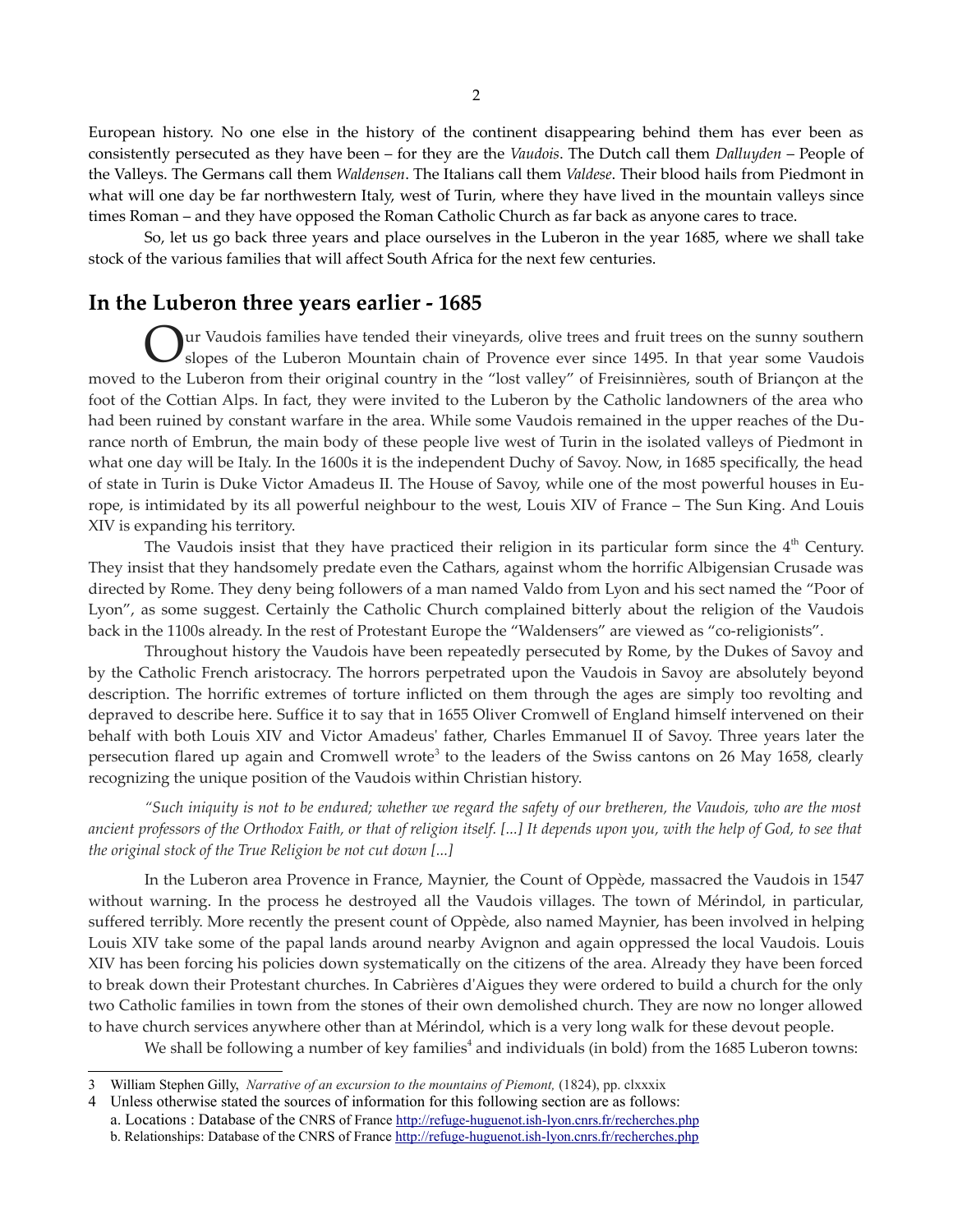### **1. Saint Martin de la Brasque**

### **1.a The Jourdans[5](#page-2-0) of Belle Etoile:**

The hamlet of Belle Etoile is some 500 metres to the north of the town. It comprises a small cluster of houses immediately west of the minor road to Peypin d'Aigues, the next significant town to the northeast. Here we find the family of Pierre Jourdan, also known as "Carretier", who passed away in 1677. His tough widow, **Jeanne Marque**, who married him in 1645, is pretty much in charge on the farm. She is the daughter of David and Marie Grange. Jeanne has 5 surviving children, one daughter having died earlier. The children are:

- i. Magdalene \*ca. 1647, married to Daniel Roux
- ii. **Marie** \*1648, married to Jean Roux (See La Motte d'Aigues below)
- iii. Barthélemy, married to Jeanne Bret with one daughter, Isabeau
- iv. Catherine who died young some 9 years before in 1676
- v. **Jean** \*1660
- vi. **Pierre** \*1663

Barthélemy, Jean and Pierre are working with their mother on the farm. Magdalene and Marie live elsewhere with their respective husbands.

#### **1.b The Meinards**

The head of the family is **Jean Meinard** who is married to **Louise Courbon**. Louise will state her maiden name to be Courbonne – the feminine form. Louise is 28 at this time and Jean 26. They already have five children:

- i. **Jeanne** \*1678
- ii. **George** \*1679
- iii. **Jacques** \*1680
- iv. **Jean** \*1681
- v. **Phillipe** \*1682

Louise's mother<sup>[6](#page-2-1)</sup>, Marie Anthouarde lives with them or nearby.

#### **1.c The Mallans**

There are three Mallans living in and around St. Martin:

- i. **Pierre Mallan** is married to **Isabeau Richarde**.
- ii. **Anthoine Mallan** is married to **Isabeau Verdette** and they have a little daughter.
- iii. The third is **Jacques Mallan**, cousin of Pierre and Anthoine. He is as yet unmarried.

#### **2. La Motte d'Aigues**

La Motte is situated a stone's throw west of Saint Martin, essentially separated by a slight valley.

#### **2.a The Roux family:**

**Marie Jourdan**, daughter of Jeanne Marque from Belle Etoile, lives with her husband Jean Roux in La Motte. They have daughters:

- i. **Jeanne** \*1672
- ii. **Marie** \*1677

5 Virginia Belz Chomat, *Cabrières d'Aigues et la Famille Jourdan*, Edition Cabrières, (2007); pp.207

<span id="page-2-0"></span>c. Ages: The 23 December 1687 letter by the VOC - Graham Botha in *The French Refugees at the Cape* (1919) p.142

<span id="page-2-1"></span><sup>6</sup> The CNRS database consistently has Marie Anthouarde together with Louise Courbonne and Jean Meinard, but the Frankfurt church entry shows Marie as being "the mother of Jeanne Courbonne". We take this to be a data entry error and that it refers to Louise Courbonne as there is no associated Jeanne Courbonne in the database. C. Graham Botha, in *The French Refugees at the Cape* translates "haer schoonmoeder" in the 23 December 1687 VOIC document as "her mother-in-law", assuming it to refer to Louise Courbonne, but that Dutch phrase is ambiguous. Boucher, in his two publications on the matter, first presents her as the mother of Louise and then as the mother of Jean. The author prefers to follow the Frankfurt church and take her to be Louise's mother.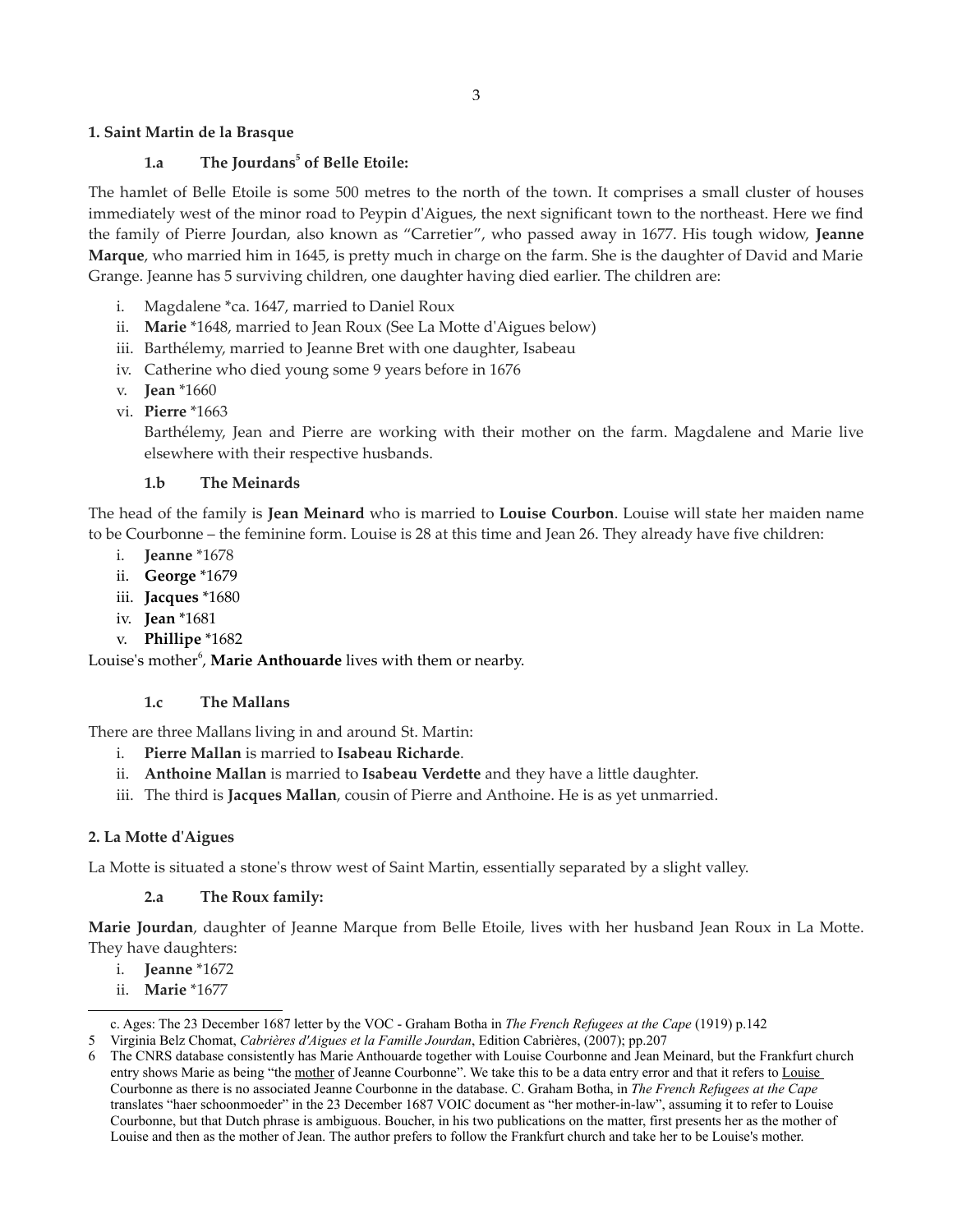#### iii. **Marguerite** \*1680

The custom in this area is to differentiate the surnames between the masculine and feminine forms. In this way the four ladies in the family now bear the name Rousse, while the father is Roux. For the sake of clarity we shall refer to Marie senior as Marie Jourdan-Rousse where possibility of confusion exists.

### **2.b The Jouberts**

The Joubert family is not as extensive as many of the others. However, one wing<sup>[7](#page-3-0)</sup> is located in La Motte. The patriarch of the family is Pierre Joubert who is married to Jeanne Goirande. They have six children:

- i. Jeanne
- ii. David, married to Marguerite Borgue they have children Pierre (22), Jacques and Judith
- iii. Catherine
- iv. Magdaleine
- v. Francoise
- vi. Jacques, married to Franchise Rambert They have a son **Pierre** (22)

### **2.c Goirande and Long**

In La Motte we also find **Suzanne Goirande** and her (suggested<sup>[8](#page-3-1)</sup>) cousin **Isabeau Long**.

### **3. Cabrières d'Aigues**

Cabrières d'Aigues is by far the biggest of the three villages. Like La Motte, it will retain its old world charm. It has rather more to recommend itself than La Motte. The village is situated on two ridges with a valley and stream in between. The eastern ridge is known as Les Jourdans and the road up that ridge will still be known as the Rue des Jourdans in the  $21<sup>st</sup>$  century. There are olive trees, peach trees and vineyards everywhere within and around the town. It can be said to be the "Town of the Jourdans".

In 1625 three Jourdan brothers, cousins of Pierre "Carretier" Jourdan of Saint Martin, carved their names on the arch of a doorway of a home they constructed. Those inscriptions will still be there in the 21<sup>st</sup> century. The town is on the route to Cucuron and Lourmarin, the latter being a rather bigger town to the west and the nearest gateway through the Luberon Mountain via a gorge of hairpin bends. A mule path leads up the mountain behind Cabrières d'Aigues.

### **3.a The Courbon family[9](#page-3-2) :**

André Courbon of Cabrières d'Aigues and his wife Jeanne Rousse have at least seven children.:

- i. **Louis**
- ii. Pierre
- iii. François
- iv. André
- v. Daniel
- vi. Catherine
- vii. Isabeau

We have no evidence that Louise Courbonne (see Meinard) is a sister of Louis Courbon above as speculated by Boucher $^{10}$  $^{10}$  $^{10}$ .

<span id="page-3-0"></span><sup>7</sup> This Joubert genealogy is provded by Kenn Joubert : [http://www.eggsa.org/familia/19\\_4\\_1982\\_85\\_89.htm](http://www.eggsa.org/familia/19_4_1982_85_89.htm)

<span id="page-3-1"></span><sup>8</sup> M. Boucher, *Frankfurt am Main and the Cape refugees,* Bulletin of the Huguenot Society of South Africa, 19, pp. 12 (1981). The author finds no such relationship in studying the Swiss and German churchbooks that Boucher perused.

<span id="page-3-2"></span><sup>9</sup> Virginia Belz Chomat, *Cabrières d'Aigues et la Famille Jourdan*, Edition Cabrières, (2007); pp.248 - abjurations

<span id="page-3-3"></span><sup>10</sup> M. Boucher, *French Speakers at the Cape* (1981); pp. 191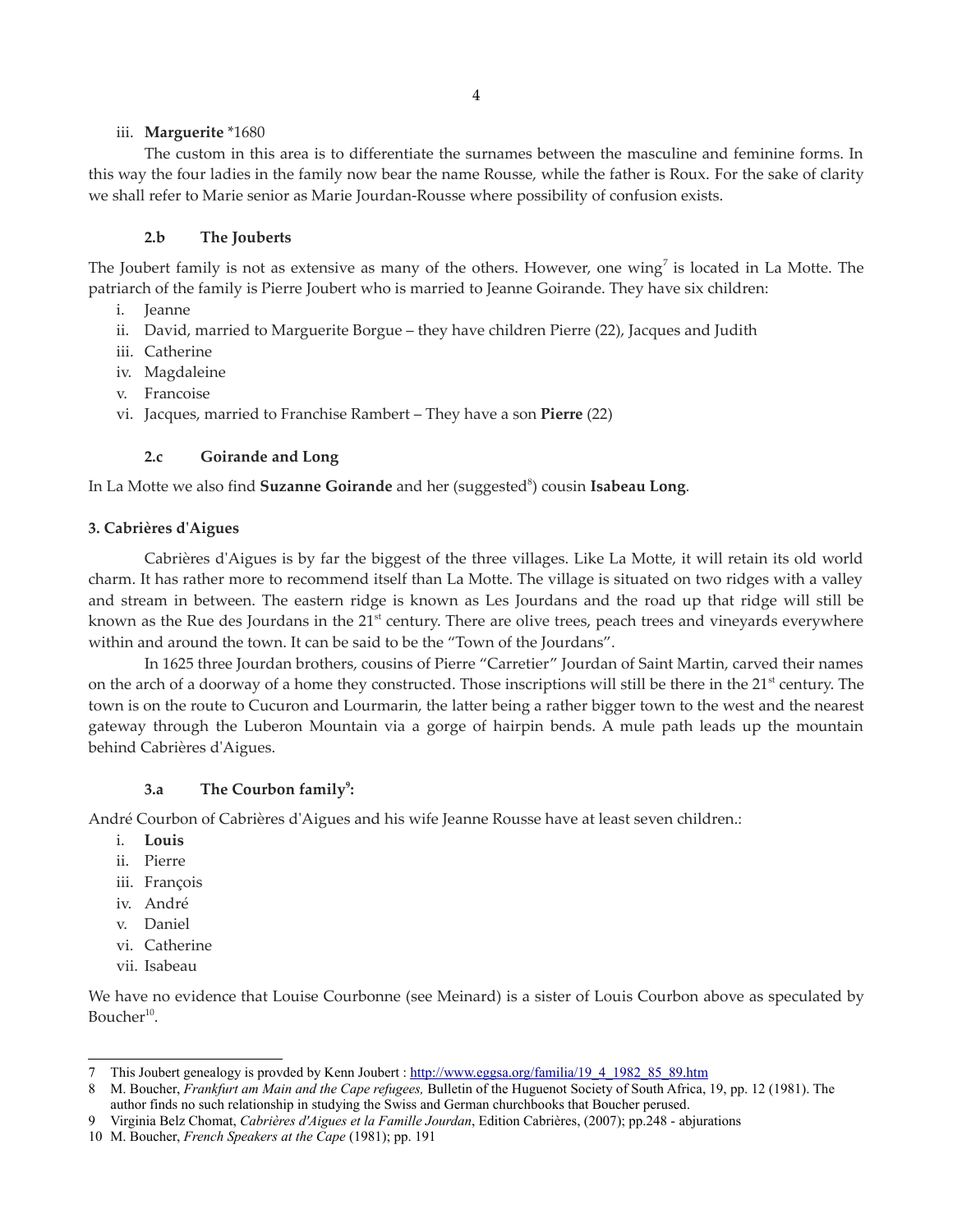#### **3.b The Grange family[11](#page-4-0):**

The 50-year old François Grange is married to the 50-year old Marguerite Courbonne, sister of André Courbon above. They also have at least two sons:

- i. **Pierre (**24), cousin of Louis Courbon
- ii. Daniel (12)

#### **3.c The Jourdan family:**

The 65-year old Pierre Jourdan, "cavalier", heads this family**[12](#page-4-1)** . He is married to the 48-year old Susanne Pascal and they have at least two sons:

i. **Pierre** (24)

ii. Anthoine (16)

There is another Jourdan family**[13](#page-4-2)** in Cabrières d'Aigues that will influence our story. This one comprises Magdalene Pellade, wife of the late Pierre Jourdan, who has at least one son, **Paul.**

#### **3.d The Goirand family:**

This family consists of **Pierre Goirand** and his wife **Françoise Rousse**, both key individuals to our story. Pierre is originally from La Motte d'Aigues where a country road will still bear his family name in the 21<sup>st</sup> Century.

#### **3. The other five Luberon towns**

A small number of individuals in whom we are interested live in some other local towns. **Jean** and **Esprit Furet** live in Peypin d'Aigues, which is northeast of Saint Martin de la Brasque. Like Saint Martin de la Brasque, it is considered to be a satellite town to La Motte d'Aigues. We have no clear evidence that they are directly related to each other, but it certainly seems very likely.

A mere handful of miles west of Cabrières d'Aigues is Lourmarin. Here we find **André Rey** and his wife **Jeanne Mille**, with their two sons, **Jean** and **Jacques**. In the same town is the **Frachasse** family. Our interest is in two brothers. The first is the unmarried **Mathieu**; the second is **Pierre**. Pierre will enter our story as a married man, his wife being Marguerite Barrale.

Young **André Pelanchon** lives in Sivergues, an isolated village on top of the Luberon Mountain behind Cabrières d'Aigues. One of the more interesting locations is La Roque d'Antheron. It is the only one of our group of Vaudois towns that actually lies on the south bank of the Durance River. It has a long history of Vaudois culture. In the year 2009 it will still have a Rue de Vaudois. In this area the name Rey abounds, but it is **Suzanne Reyne** (the feminine form of the surname) who holds our interest. In fact, there are two Suzanne Reynes in town at this time and we have no simple way to tell them apart as yet. The other party in town that demands our attention is the Verdot family. In particular, we are interested in brothers **Jacques** and **Hercule Verdot**.

When one passes through the Luberon Mountains by means of the rugged ravine behind Lourmarin, the wickedly twisting road progresses some distance before it forks between the roads to the depressing town of Apt to the northeast and that to Bonnieux to the northwest. A short distance beyond Bonnieux, securely perched on a hilltop in full view of Bonnieux, is Lacoste. In the vicinity of this town we find the family of **Antoine Gardiol** and his wife **Marguerite Perrotet**, along with their three children, **Suzanne, Marguerite** and **Jean.**

One single individual in our story comes from Orange, some distance to the Northwest – the weaver, **Paul Roux.** Paul's hometown has its own terrible Vaudois history, worthy of a dedicated treatise.

<span id="page-4-0"></span><sup>11</sup> Virginia Belz Chomat, *Cabrières d'Aigues et la Famille Jourdan*, Edition Cabrières, (2007); pp.249 - abjurations

<span id="page-4-1"></span><sup>12</sup> Virginia Belz Chomat, *Cabrières d'Aigues et la Famille Jourdan*, Edition Cabrières, (2007); pp.249 - abjurations

<span id="page-4-2"></span><sup>13</sup> Virginia Belz Chomat, *Cabrières d'Aigues et la Famille Jourdan*, Edition Cabrières, (2007); pp.251 - abjurations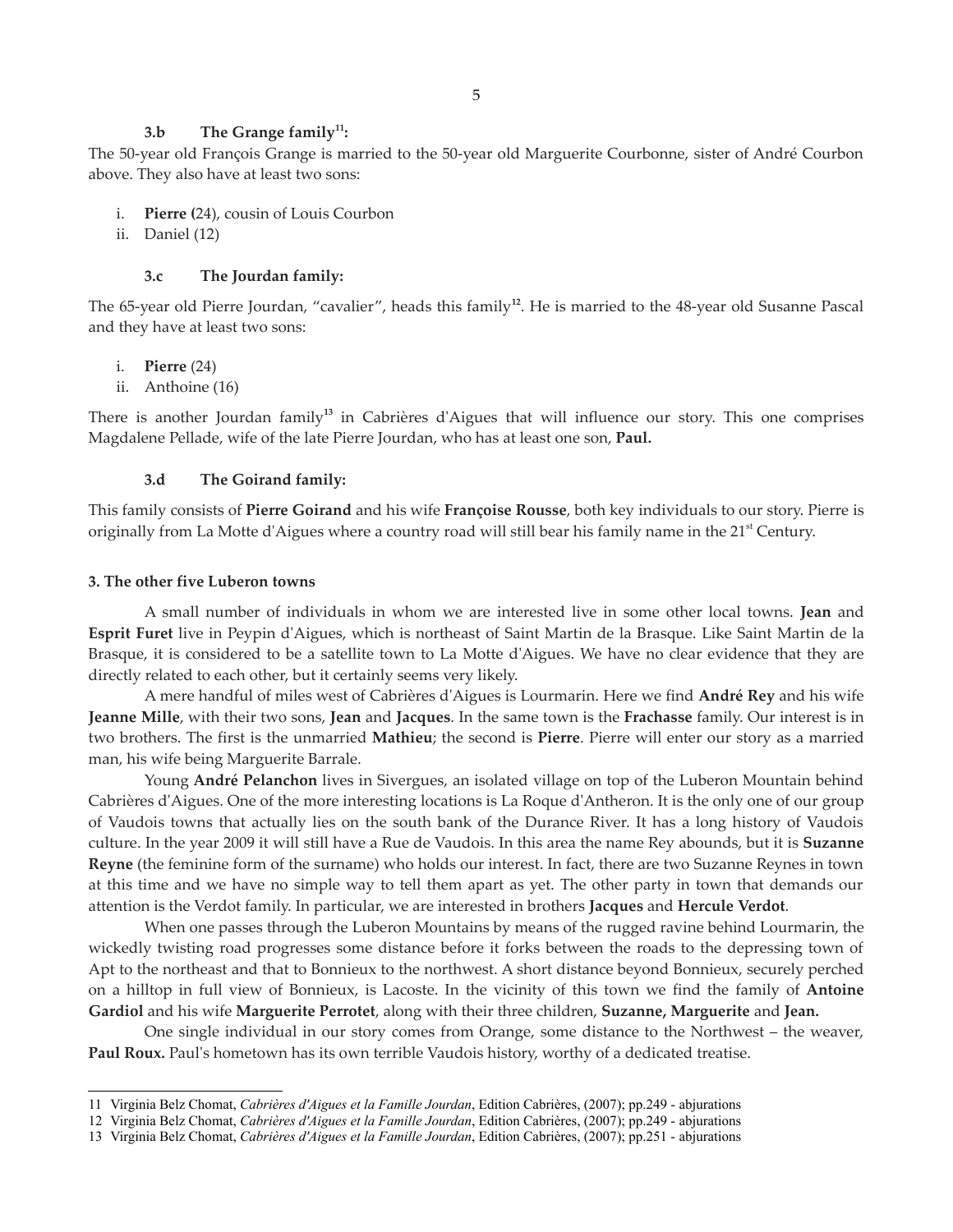### **The King's Soldiers are coming!**

In 18 October 1685 Louis XIV, King of France, revokes the Edict of Nantes. The very same day his Dragoons enter Provence. Between 22 and 26 October 1685 the citizens of Cabrières d'Aigues ab-jure their faith en masse<sup>[14](#page-5-0)</sup>. The same soon follows in the other towns. On 22 October the Courbon family members abjure their faith in Cabrières in front of notary public Lafourest. Father André signs that young Louis (17) is ill and [likely] at home. *Cavalier* Pierre Jourdan, along with his wife Susanne Pascal (48) and their sons Pierre and Anthoine also abjures at the same occasion. Francois Grange and his wife Marguerite Courbonne abjure with their sons Pierre and Daniel. The very next day, 23 October 1685, Jeanne Marque's eldest daughter Magdalene Jourdan, her husband Daniel Roux and their two daughters Jeanne and Marie abjure their Protestant faith at La Motte d'Aigues. The same follows for son Barthélemy, his wife Jeanne Bret and their daughter Isabeau. Paul Jourdan of Cabrières d'Aigues, together with his mother and three of his sisters, abjures on the  $24<sup>th</sup>$  in that town. On the 26<sup>th</sup>, also in Cabrières, it is the turn of Pierre Goirand and his wife Francoise Roux. O

The younger men like Louis Courbon, Pierre Jourdan Jr., Paul Jourdan, Pierre Grange and Pierre Goirand will try to live under the yoke of Louis XIV, but it will get systematically more difficult as that king implements his infamous Draggonade, by which the King's dragoons and other soldiers are billeted en masse in the homes of Protestants and the unwilling hosts have to pay the soldiers until they deny their faith.

As the pressure on them increases, it becomes clear to the Vaudois families of the Luberon that they can no longer remain in France. However, it is illegal to flee the country. If caught, their children will be taken away to be raised in Catholic homes, the men will either be killed or be consigned to the galleys and the women to convents. Nevertheless, this present form of life is simply impossible for them.

By early 1687 it is obvious to them that they have no other choice but to flee. There will be safety in numbers, but larger groups are also easier to detect. As a result, they from into separate groups for their escape bid, loosely based on their towns of origin or on family ties.

### **The Flight to Freedom**

round the middle of August 1688 groups of people leave from all the Luberon towns. We have lit-A round the middle of August 1688 groups of people leave from all the Luberon towns. We have little in the way of documented accounts of their journeys. However, the following needs to be considered. Savoy is a very dangerous place where Vaudois are being subjected to extreme persecution. While a few documented cases do exist of people fleeing via Marseilles and Nice and thence to Switzerland, the more obvious way is to travel overland up the wide basin of the Durance River.

Their first problem is likely to be at Sisteron where the imposing fort overlooking the town guards the narrow passage of the river through the mountain. There is no simple way around this. Fortunately there are many Vaudois in the area who will help them. Interestingly, because of the wide floodplain of the Durance, Sisteron is the first place beyond Pertuis ( near their home towns) where a bridge can at all be built across this dangerous and moody river.

Beyond Sisteron the ground gradually rises through agricultural countryside to some 2,500 feet above sea level. Near the village of Tallard the Durance suddenly swings eastwards toward its source in the Cottian Alps. This is the route to their old homeland in the Freisinnières Valley south of Briançon. From this point they leave the river and it is a short distance to the local centre of Gap.

They now face the highlands to their north. Over just a few miles they have to rise 1,500 feet to around 4,000 feet above sea level. However, it is a well trodden path and the world on top of the highlands is comparatively flat. Imposing mountains now rise not only to their right (the Cottian Alps), but also to their left (west). They have to make their way to the the Col des Festreaux area – the pass down from the high country.

From here follows undulating countryside which forms the physically most challenging part of the trip. As soon as they finally descend from the highlands at La Mure, they are in the glacier scoured valleys that char-

<span id="page-5-0"></span><sup>14</sup> Virginia Belz Chomat, *Cabrières d'Aigues et la Famille Jourdan*, Edition Cabrières, (2007); pp.247-252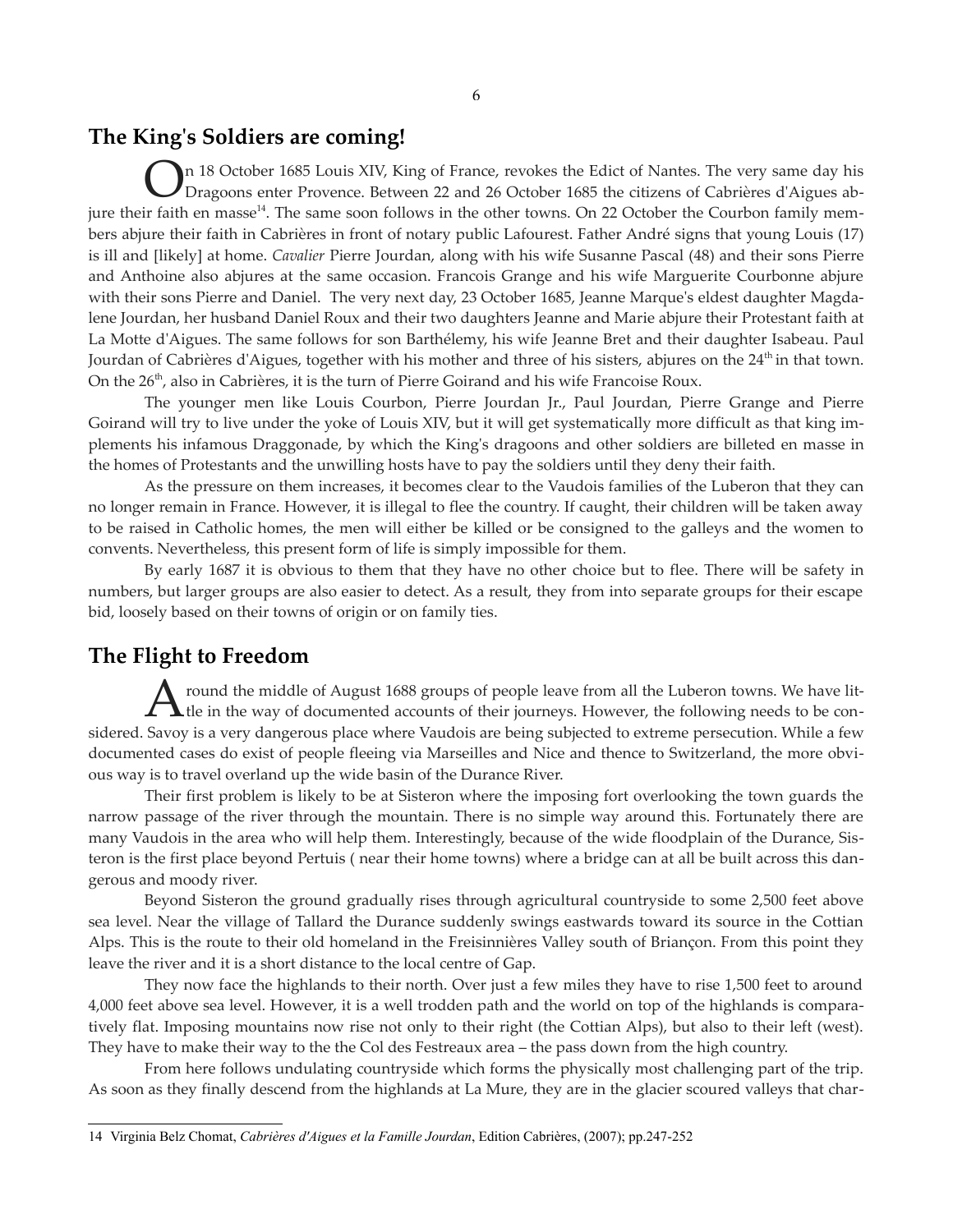acterize this part of the world. From here it is flat ground – typically only 700 to 1200 foot above sea level - into the Kingdom of Genève, the old home of the reformer John Calvin and safety. However, they have to pass through the Chambèry area of the Duchy of Savoy. Here they have to watch out for the Duke's soldiers and also for French guards on the French side of the border. Chambèry has a bad reputation with the Vaudois. It is the site of several Vaudois being martyred in the past.

# **The Help of the Swiss and the Dutch**

s the fleeing parties reach the safety of Genève, they appeal to the Protestant Church for help. We As the fleeing parties reach the safety of Genève, they appeal to the Protestant Church for help. We have no idea how many may have been caught. We only know who arrives in Genève. The fact that their first point of registration for help is at Genève is conclusive evidence that they moved overland and not via Nice. The route via Marseilles, Nice and Switzerland to Germany bypasses Genève completely.

The Dutch have collected considerable amounts of money to support fleeing Vaudois in particular and so have the Swiss. The Swiss, however, are in a difficult position. They are not truly powerful enough to resist the young Duke of Savoy, and are certainly not even vaguely a match for the all-powerful Louis XIV. Hence they have to be very careful. They nevertheless do all humanly possible to help and this will stand forever to their credit. It is in the church books<sup>[15](#page-6-0)</sup> of Switzerland that researchers in the 21<sup>st</sup> century will search to find the names of the refugees as they pass from centre to centre.

The refugees clearly progress from Genève to Schaffhausen on the German border, sometimes showing up in Lausanne or Neuchâtel after Genève. From there they proceed along the Rhinelands or on the Rhine itself and then via Heidelberg to Frankfurt. Frankfurt, however, is the main centre of Lutheran Hesse. The French Church in Frankfurt is very willing to help all these refugees and Frankfurt defaults to becoming the main hub from where refugees will spread in all directions. However, the authorities do not encourage non-Lutherans to settle there, so most refugees move on from there. Some 4,000 refugees will indicate that their destination is "Hollande". Our refugees will never state their destination, but they are in fact on the way to Rotterdam.

# **The composition of the Luberon Vaudois refugee groups**

We now trace our refugees in the Swiss and German church books and soon see that they move in groups. Most of them ask for help in Genève, Schaffhausen and Frankfurt. The detail following in groups. Most of them ask for help in Genève, Schaffhausen and Frankfurt. The detail following in Table 1 is drawn from the church books of these towns, some giving the names of wives while other books do not. There are many more fugitives from our Luberon villages. However, those listed in this table are the ones that hold interest for us and we shall be following them into the future.

As may be seen from Table 1, if we assume that parties who always appear on the same days at the same places were traveling together, then the St. Martin refugees all set off in one group. A reasonable calculation allows four to five weeks for them to cover the 270 miles to Genève by the route previously described. This allows for the older members and children. This in turn implies they leave St. Martin in the middle of August 1687. They likely meet up with the Rey family from Lourmarin and the main La Motte party at Schaffhausen. The bachelor team of André Pelanchon, Paul Jourdan, Louis Courbon and Pierre Grange also team up with them at that point. The Goirande family and Paul Roux of Orange likely meet with them at Frankfurt.

By 31 October 1687, when this main refugee group arrives at Frankfurt, Suzanne Reyne has already been there two days. The Gardiol family from Lacoste behind the Luberon, the Verdeaus (who were at Schaffhausen with Suzanne Reyne), the two Furets and Pierre Joubert of La Motte have all been at Frankfurt since the 27<sup>th</sup> of the month -that is four days earlier. The Frachasse family of two brothers and the wife of one of them probably traveled totally separately from all the others and have arrived on the  $18<sup>th</sup>$  of the month, nine days before

For lack of better evidence, its seems reasonable to assume that all the above people decide at Frankfurt to go to Holland – Rotterdam in particular – and that they do so together, except for the Frachasse family.

<span id="page-6-0"></span><sup>15</sup> Huguenot Refugee Database of National Centre for Scientific Research (CNRS) of France: [http://refuge-huguenot.ish](http://refuge-huguenot.ish-lyon.cnrs.fr/recherches.php)[lyon.cnrs.fr/recherches.php](http://refuge-huguenot.ish-lyon.cnrs.fr/recherches.php)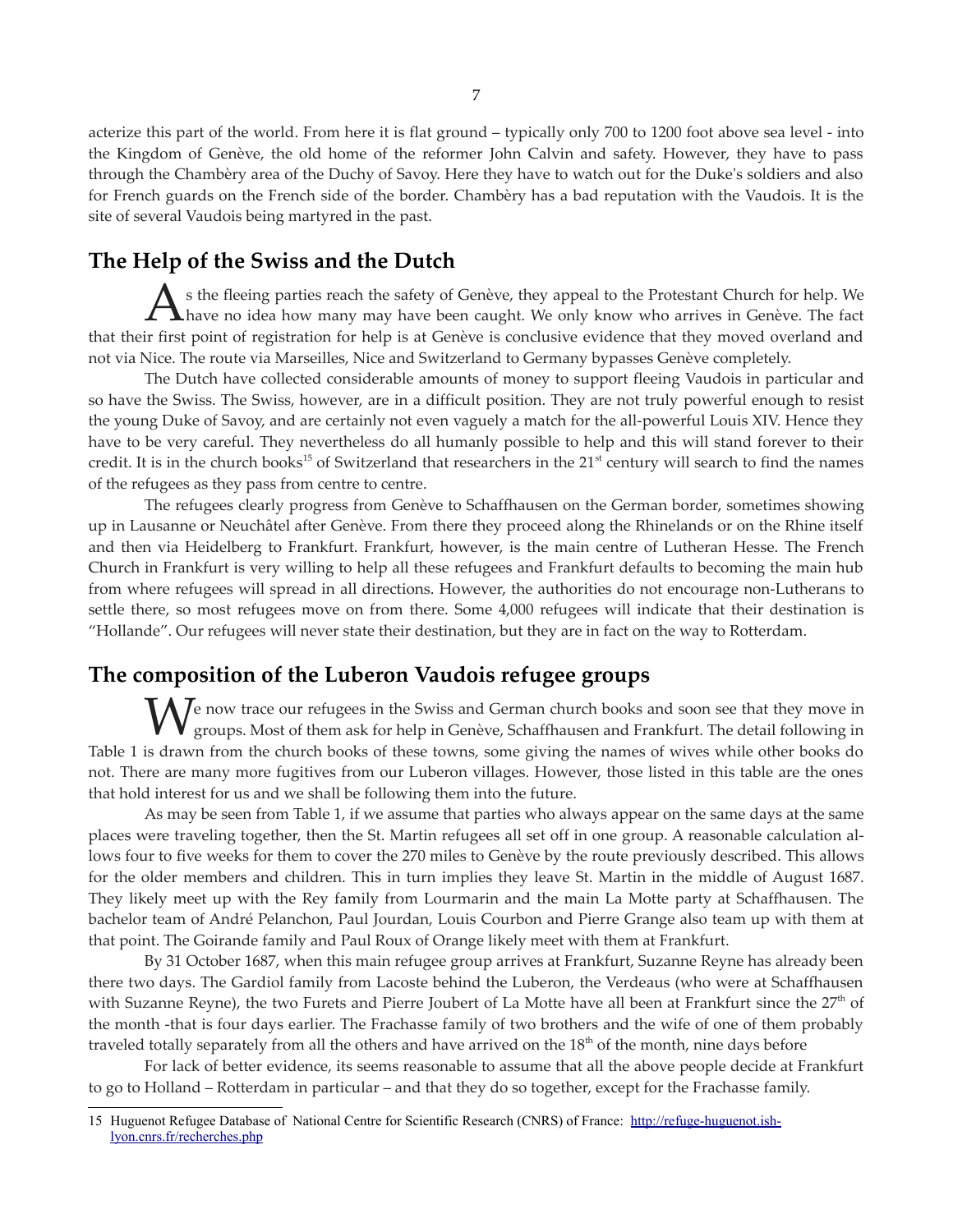| Name                                               | Origin <sup>16</sup>     | Genève     | Schaffhausen | Frankfurt  |
|----------------------------------------------------|--------------------------|------------|--------------|------------|
| Pierre Frachasse, wife Marguerite Barrale          | Lourmarin                | 20.09.1687 | 05.10.1687   | 18.10.1687 |
| Mathieu Frachasse, brother of Pierre               | Lourmarin                | 20.09.1687 | 05.10.1687   | 18.10.1687 |
| Pierre Taubert (Jaubert/Joubert)                   | La Motte d'Aigues        | No Entry   | No Entry     | 27.10.1687 |
| <b>Esprit Furet</b>                                | Peypin d'Aigues & Lour.  | 10.09.1687 | 29.09.1687   | 27.10.1687 |
| <b>Jean Furet</b>                                  | Peypin d'Aigues & St. M  | 12.09.1687 | 29.09.1687   | 27.10.1687 |
| Jacques & Hercule Verdot                           | La Roque d'Antheron      | No Entry   | 09.10.1687   | 27.10.1687 |
| Antoine Gardiol, wife Marguerite Perrotet, 3ch     | Lacoste and Cab. d'A.    | 24.09.1687 | 09.10.1687   | 27.10.1687 |
| Suzanne Reyne <sup>17</sup>                        | La Roque d'Antheron      | 24.09.1687 | 09.10.1687   | 29.10.1687 |
| Pierre Gouiran(de) & wife Françoise Rousse         | Cabrières d'Aigues       | 24.08.1687 | 13.09.1687   | 31.10.1687 |
| Pierre Jourdan of Cabrières d'Aigues               | Cabrières d'Aigues       | No Entry   | 29.09.1687   | 31.10.1687 |
| Marie Jourdane (Rousse) & 3 children               | La Motte d'Aigues        | 10.09.1687 | 29.09.1687   | 31.10.1687 |
| Isabeau Long                                       | La Motte d'Aigues        | 10.09.1687 | 29.09.1687   | 31.10.1687 |
| Suzanne Goirande                                   | La Motte d'Aigues        | 10.09.1687 | 29.09.1687   | 31.10.1687 |
| André Pelanchon                                    | Sivergues                | No Entry   | 29.09.1687   | 31.10.1687 |
| Paul Jourdan                                       | Cabrières d'Aigues       | 10.09.1687 | 29.09.1687   | 31.10.1687 |
| Louis Courbon                                      | Cabrières d'Aigues       | 10.09.1687 | 29.09.1687   | 31.10.1687 |
| Pierre Grange                                      | Cabrières d'Aigues       | 10.09.1687 | 30.09.1687   | 31.10.1687 |
| Jeanne Marque & sons Jean & Pierre Jourdan         | St. Martin de la Brasque | 12.09.1687 | 30.09.1687   | 31.10.1687 |
| Jean Meinard, wife Louise Courbonne, 6 ch.         | St. Martin de la Brasque | 12.09.1687 | 30.09.1687   | 31.10.1687 |
| Marie Antouar(de), mother of Louise C.             | St. Martin de la Brasque | 12.09.1687 | 30.09.1687   | 31.10.1687 |
| Anthoine Mallan, wife Isabeau Verdette, 1ch.       | St. Martin de la Brasque | 12.09.1687 | 30.09.1687   | 31.10.1687 |
| Pierre Mallan, wife Isabeau Richarde <sup>18</sup> | St. Martin de la Brasque | 12.09.1687 | 30.09.1687   | 31.10.1687 |
| Jacques Mallan                                     | St. Martin de la Brasque | 12.09.1687 | 30.09.1687   | 31.10.1687 |
| André Rey, wife Jeanne Mille                       | Lourmarin                | 15.09.1687 | 30.09.1687   | 31.10.1687 |
| Jean & Jacques Rey, sons of André                  | Lourmarin                | 15.09.1687 | 30.09.1687   | 31.10.1687 |
| Paul Roux                                          | Orange                   | No Entry   | No Entry     | 31.10.1687 |

*Table 1. Some refugee parties from the Luberon region registering at Genève, Schaffhausen and Frankfurt church*

Paul Roux and Pierre Joubert stand out as individuals who seek no help in Switzerland before finally registering at Frankfurt. According to Boucher Pierre Joubert states in his registration at Frankfurt that he has come via Zurich<sup>[19](#page-7-3)</sup>.

<span id="page-7-0"></span><sup>16</sup> Some parties provide different origins when reaching different churches, presumably they came from one place via the other

<span id="page-7-1"></span><sup>17</sup> Two Suzanne Reynes from La Roque appear in the books; Another travels in the company of a Marie Reyne and appears at Neuchâtel

<span id="page-7-2"></span><sup>18</sup> In South Africa she is known as Richard(e), and it is given that way also by the VOC, but at Frankfurt, the only church where Mallan's wife is identified by name, it is Tricharde. This was likely an error as the surname Richard was reasonably common in the Luberon.

<span id="page-7-3"></span><sup>19</sup> M. Boucher, *Frankfurt am Main and the Cape refugees,* Bulletin of the Huguenot Society of South Africa, 19, pp. 12 (1981)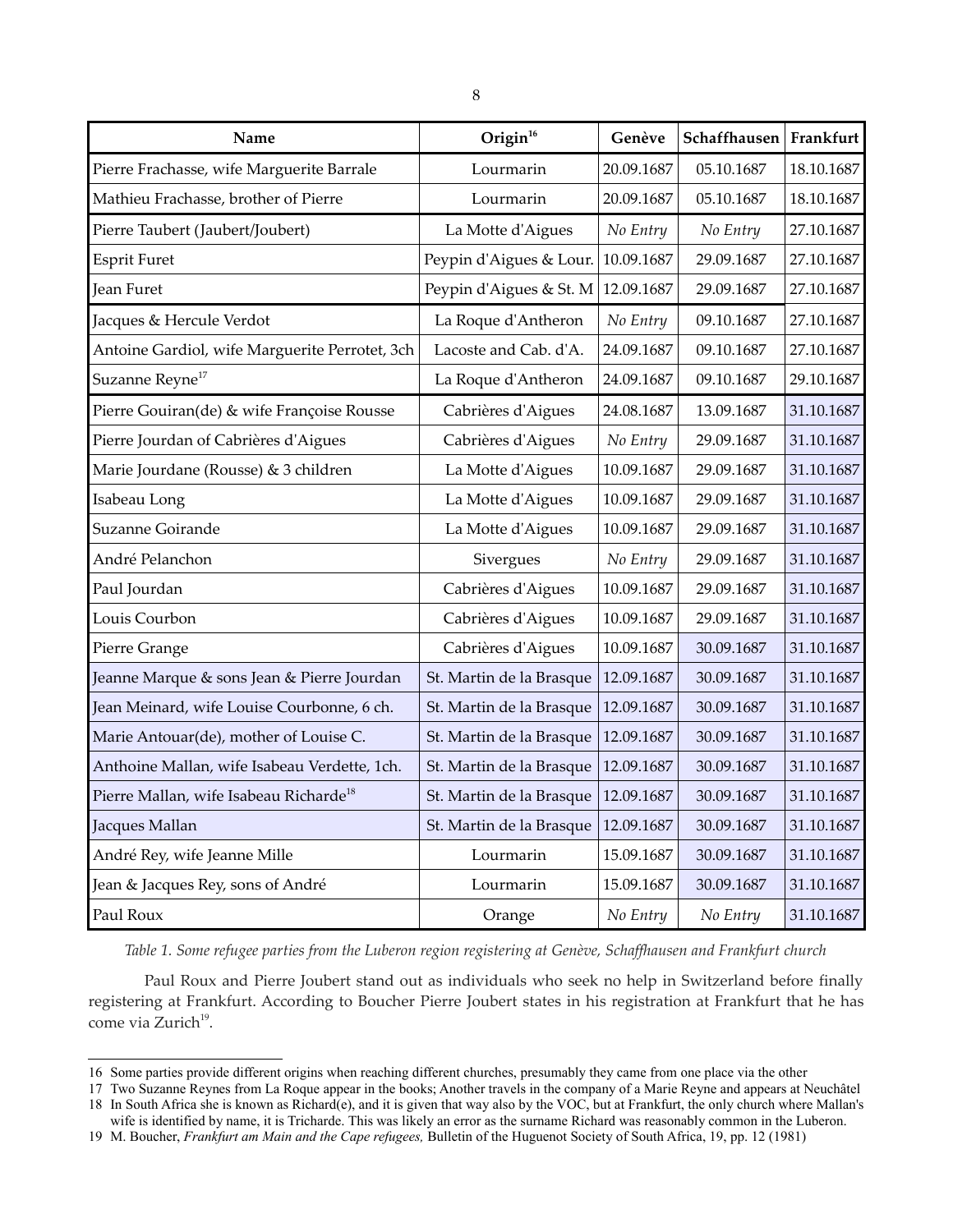The key aspect of Table 1 is that it addresses, with two exceptions, all the names of any parties who have ever been suggested may have been on the ship *China*. The first exception is a certain Jean Rogier, who some will claim to be on the ship. Two men named Jean Roger appear in the books; one from Picardie early in 1687 and a Jean Antoine Roger from le Bousqet (near Spain) in October 1687. The other exception is a certain Jean Viret<sup>[20](#page-8-0)</sup>, apparently not directly related to the Etienne Viret of the Cape. Etienne will sail on the *Suid Beveland*.

# **The Dalluyden, "our co-religionists", are also welcome**

wo years earlier, in a meeting of 3 October 1685 the Lords Seventeen of VOC resolved to send more Two years earlier, in a meeting of 3 October 1685 the Lords Seventeen of VOC resolved to send more<br>settlers to the Cape. In particular they decided that French refugees of the reformed religion and with a knowledge of *"cultivating the vine, the making of vinegar and the distilling of brandy"* would be favoured. There was also a decision to send some 48 young women to the Cape. However, not much would happen on either of these subjects for some two years.

Now, on 6 October 1687 the VOC decides to expand the decision they made almost exactly two years earlier. Now they will specifically allow "*Piedmontese or Dalluyden* (Valley People – Vaudois), *our co-religionists*" to settle<sup>[21](#page-8-1)</sup>. An Oath of Allegiance is then drawn up in French for any prospective Vaudois or other French refugees to sign if they wish to settle at the Cape. The basic arrangement boils down to them being transported to the Cape for free and that they will be given as much land as they can till. They will also be given farming implements and seed, for which the may later pay in kind. They have to commit to stay for 5 years and will have to pay their own return fare if they wish to return to Europe.

Seven weeks after registering at the church in Frankfurt, our Vaudois Protestant refugees from the Aigues Valley are in Rotterdam in Holland. This is evidenced by a letter to the Cape of Good Hope written on 23 December 1687 by the Rotterdam Chamber of the Dutch East India Company<sup>[22](#page-8-2)</sup>. The Chamber identifies the following people as a list of those "People of the Valley" who have stated their intent to accept the offer of the company to transport them to the Cape on the ship *China*, and to resettle them at that faraway Cape. The list includes 34 names (as spelled by the Dutch), but it is still a whole three months before that fateful ship, the *China*, will sail. Much can happen in three months. We now map the Rotterdam VOC list onto our earlier Table 1:

| <b>The Church Books</b>                        | VOC Passenger List dated 3 months before sailing*      |
|------------------------------------------------|--------------------------------------------------------|
| Pierre Frachasse, wife Marguerite Barrale      |                                                        |
| Mathieu Frachasse, brother of Pierre           | Mathieu Frachasse (26)                                 |
| Pierre Taubert (Jaubert/Joubert)               |                                                        |
| Esprit Furet                                   |                                                        |
| Jean Furet                                     | Jean Furet (18)                                        |
| Jacques & Hercule Verdot                       | Jaques (20) and Arcule (16) Verdeau                    |
| Antoine Gardiol, wife Marguerite Perrotet, 3ch |                                                        |
| Suzanne Reyne                                  | Susanne Resue <sup>23</sup> (20) unmarried             |
| Pierre Goiran(de) & wife Françoise Rousse      | Pierre Goiraud (30) and his wife Françoise Rousse (28) |
| Pierre Jourdan (2) of Cabrières d'Aigues       | Pierre Jourdan* (24)                                   |

<span id="page-8-0"></span><sup>20</sup> C. Graham Botha, *The French Refugees at the Cape* (1919), pp. 90

<span id="page-8-1"></span><sup>21</sup> C. Graham Botha, *The French Refugees at the Cape* (1919), pp.128

<span id="page-8-2"></span><sup>22</sup> C. Graham Botha, *The French Refugees at the Cape* (1919), pp.142

<span id="page-8-3"></span><sup>23</sup> Resue is no doubt an erroneous transcription of Resne, an alternative spelling of Reyne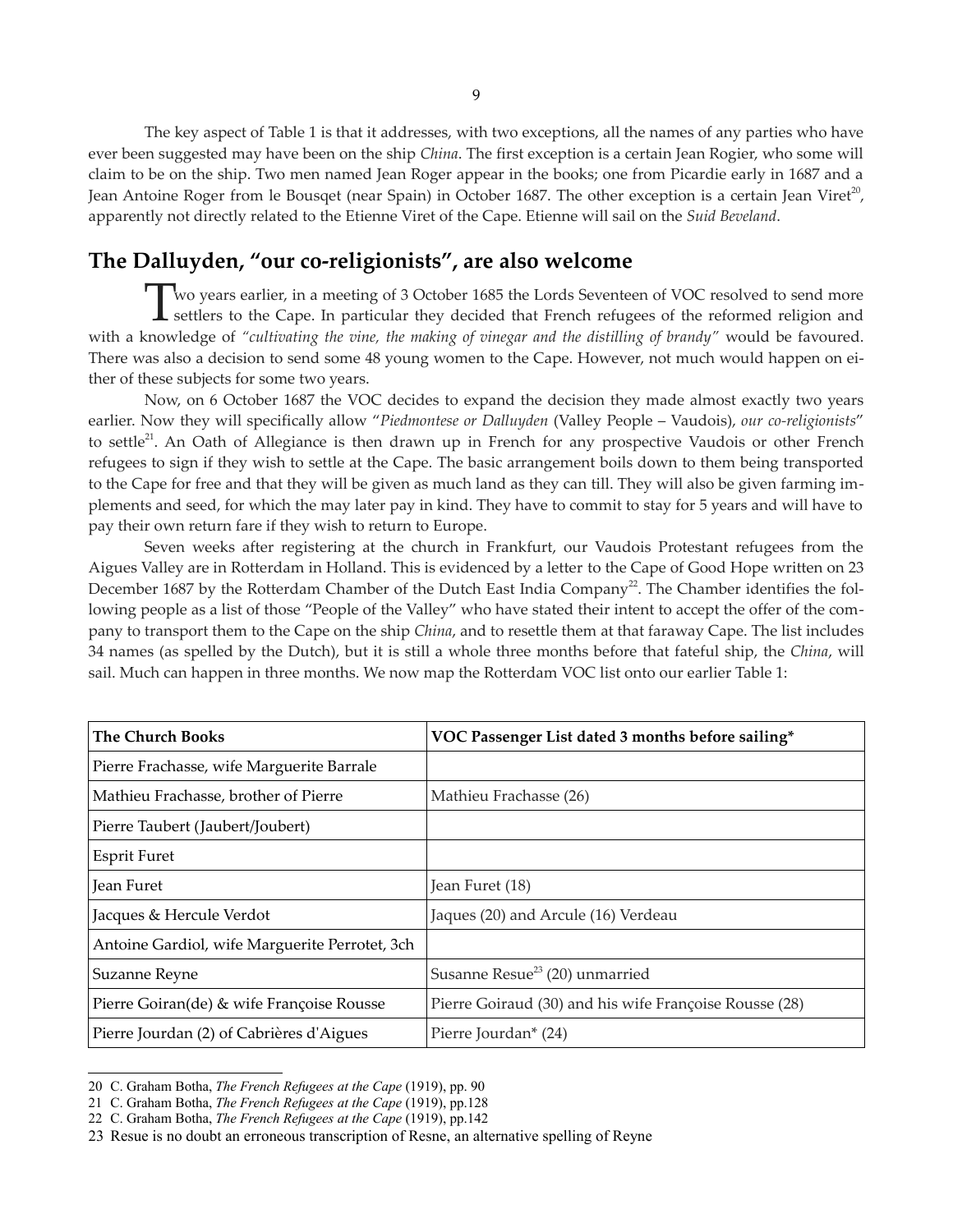| Marie Jourdane (Rousse) & 3 children         | Marie Jourdan, widow (40) with daughters Jeanne (15), Marie<br>(10) and Margarete (7): family of Jeanne Marthe                                                                |
|----------------------------------------------|-------------------------------------------------------------------------------------------------------------------------------------------------------------------------------|
| Isabeau Long                                 |                                                                                                                                                                               |
| Suzanne Goirande                             |                                                                                                                                                                               |
| André Pelanchon                              | André Pelanchon** (15)                                                                                                                                                        |
| Paul Jourdan                                 | Paul Jourdan <sup>**</sup> (22)                                                                                                                                               |
| Louis Courbon                                | Louis Corbon (20), bachelor                                                                                                                                                   |
| Pierre Grange                                | Pieter Grange (23), bachelor                                                                                                                                                  |
| Jeanne Marque with Jean & Pierre Jourdan     | Jeanne Marthe, widow of Jourdan (60) with her sons Jean Jor-<br>dan (28) and Pierre Jordan (24)                                                                               |
| Jean Meinard, wife Louise Courbonne, 6 ch.   | Jean Mesnart (28) with Louise Corbonne, his wife (30), and six<br>children, namely Jeanne (10), George (9), Jacques (8), Jean (7),<br>Philippe (6) and the 5m. old baby André |
| Marie Anthouarde, step-mother of Louise C.   | Marie Anthonarde, Jean Mesnart's mother-in-law                                                                                                                                |
| Anthoine Mallan, wife Isabeau Verdette, 1ch. | Anthoine Madan (38) and his wife, Eilsabeth Verdette (23) and<br>their daughter-child (10m).                                                                                  |
| Pierre Mallan, wife Isabeau Tricharde        | Pierre Malan (23) and his wife Isabeau Richarde (20)                                                                                                                          |
| Jacques Mallan                               |                                                                                                                                                                               |
| André Rey, wife Jeanne Mille                 |                                                                                                                                                                               |
| Jean & Jacques Rey, sons of André            |                                                                                                                                                                               |
| Paul Roux                                    |                                                                                                                                                                               |
|                                              | Anthoine Scaet (Senet?) (19)                                                                                                                                                  |

*Table 2: The correspondence between the Swiss and German church books and the 23.12.1687 VOC planned passenger list*

#### *Notes to Table 2:*

*\* The ages are as per the VOC letter of 23 December 1687 and may not always correspond to the work of Virginia Belz Chomat, Cabrières d'Aigues et la Famille Jourdan, Edition Cabrières, (2007).*

*\*\* Stated by the VOC to be mutual first cousins*

There is one loose standing fact that we need to record here. Sometime during the three month period following their arrival in Frankfurt, Pierre Joubert and Suzanne Reyne develop a relationship. Having submitted her name for going to the Cape of Good Hope, Suzanne no doubt does not want to give up this dream. And this is how she and Pierre end up on 1 February 1688 in front of the pulpit in the Belgian Walloon Church in Brielle near Rotterdam<sup>[24](#page-9-0)</sup>. Since minister Etienne Villet<sup>[25](#page-9-1)</sup> of that church comes from Mérindol, he no doubt is favourably disposed toward Suzanne, who is from nearby Roque d'Antheron. The church promptly obtains the approval of the magistrate to have the banns of the couple read three times on that day, so that they might be married before their ship sails. This no doubt assures Pierre a berth on the ship with Suzanne.

Based on the above information we can see what the plans are. But that is all they are. The VOC letter that Table 2 is based on is dated about three months before the ship actually sets sail. The question is, which of

<span id="page-9-0"></span><sup>24</sup> Commission pour l'histoire des églises Wallonnes, *Bul. de la Comm. pour l'histoire des églises Wallonnes, Vol.1;* (1885), pp.243

<span id="page-9-1"></span><sup>25</sup> Commission pour l'histoire des églises Wallonnes, *Bul. de la Comm. pour l'histoire des églises Wallonnes, Vol.1;* (1885), pp.246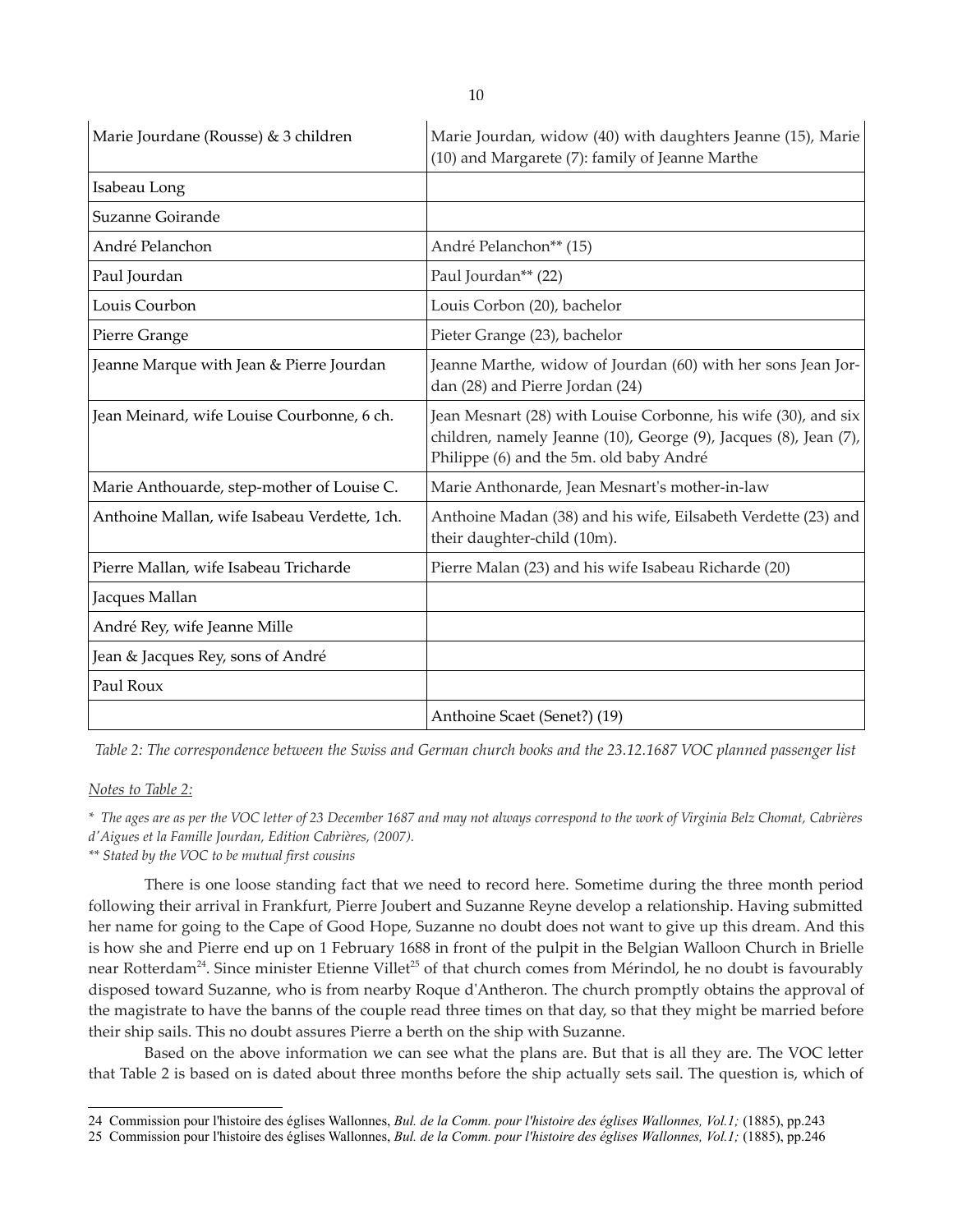our refugees are actually on board the *China* in the last week of March 1688, as the ship makes her way into the Atlantic?

What few people ever refer to, are the Minutes of a VOC Assembly on 1 April 1688. This document states quite clearly that the "*French and Piedmontese refugees*" shipped by the Chamber of Rotterdam are 15 men, 6 women and 7 children. To this end a quick check of ships sailing for the Chamber of Rotterdam reveals that the *China* is the only ship departing for the Cape under the control of the Rotterdam Chamber between 23 December 1687 and 1 April 1688. Given that the date of departure of the *China* is 20 March 1688, it means that the VOC now knows how many people have *actually* set sail on the fateful ship. This means that, based on this information from the VOC, a total of 28 refugees are aboard and hence at least six of those on the December list never boarded her – more, if some were replaced by alternative candidates.

This raises an intriguing question about the status this ship will have in history books in the distant  $21<sup>st</sup>$ century. Will the history books be correct in stating that the voyage to the Cape is to be longer and more terrible than usual? Will they be correct in stating that many of the refugees are destined to die aboard the *China*?

# **The Ship from Hell, or just another ordinary 17th century sailing?**

The Holland to India sea journeys of the  $17<sup>th</sup>$  century are absolutely notorious. The schedule to the The Holland to India sea journeys of the 17<sup>th</sup> century are absolutely notorious. The schedule to the Cape calls for around 4 months at sea. On rare occasions it is dramatically shorter. On some occasions longer. Instead of speculating, we can consider a collection of voyages from the same period between Holland and the Cape and then see how that of the *China* compares.

Data of shipboard deaths are available for 16 of the 18 ships that sailed from Holland to the Cape between June 1687 and June 1688. Since the departure and arrival dates and number of people on board is available for each of these, we can create a table of losses versus voyage length and number of people on board. This is given in Table 3. As can be seen, six ships have greater percentage losses than the *China* and 9 have lesser percentage losses. This hardly makes the *China* the "Ship from Hell".

| Ship           | Departed Holland | <b>Arrived Cape</b> | Days | Deaths         | tot people | $%$ dead |
|----------------|------------------|---------------------|------|----------------|------------|----------|
| Castricum      | 13 May. 1688     | 29 Oct. 1688        | 170  | 26             | 165        | 15.76    |
| Spierdijk      | 30 Dec. 1687     | 23 Apr. 1688        | 115  | 21             | 173        | 12.14    |
| Langewijk      | 30 Dec. 1687     | 19 Apr. 1688        | 111  | 11             | 109        | 10.09    |
| Oosthuizen     | 06 Jan. 1688     | 28 Apr. 1688        | 113  | 13             | 150        | 8.67     |
| Honselaarsdijk | 07 Jan. 1688     | 11 Apr. 1688        | 125  | 17             | 252        | 6.75     |
| Zuid Beveland  | 22 Apr. 1688     | 19 Aug. 1688        | 120  | 14             | 213        | 6.57     |
| China          | 20 Mar. 1688     | 04 Aug. 1688        | 140  | 20             | 305        | 6.56     |
| Tamen          | 30 Dec. 1687     | 18 May. 1688        | 140  | 6              | 98         | 6.12     |
| Schelde        | 19 Feb. 1688     | 05 Jun. 1688        | 107  | 11             | 241        | 4.56     |
| Borsenburg     | 06 Jan. 1688     | 12 May. 1688        | 127  | $\overline{4}$ | 101        | 3.96     |
| Prinseland     | 22 May. 1688     | 21 Oct. 1688        | 153  | $\overline{4}$ | 215        | 1.86     |
| Sillida        | 30 Dec. 1687     | 26 Apr. 1688        | 118  | 2              | 117        | 1.71     |
| Java           | 30 Dec. 1687     | 11 Apr. 1688        | 103  | 3              | 216        | 1.39     |
| Oosterland     | 29 Jan. 1688     | 25 Apr. 1688        | 87   | $\overline{4}$ | 325        | 1.23     |
| Zaamslag       | 29 Nov. 1687     | 11 Apr. 1688        | 134  | 2              | 167        | 1.20     |
| Voorschoten    | 31 Dec. 1687     | 08 May. 1688        | 130  | $\mathbf{1}$   | 192        | 0.52     |

*Table 3: Comparison of the losses of life on the China with that on other ships of the VOC*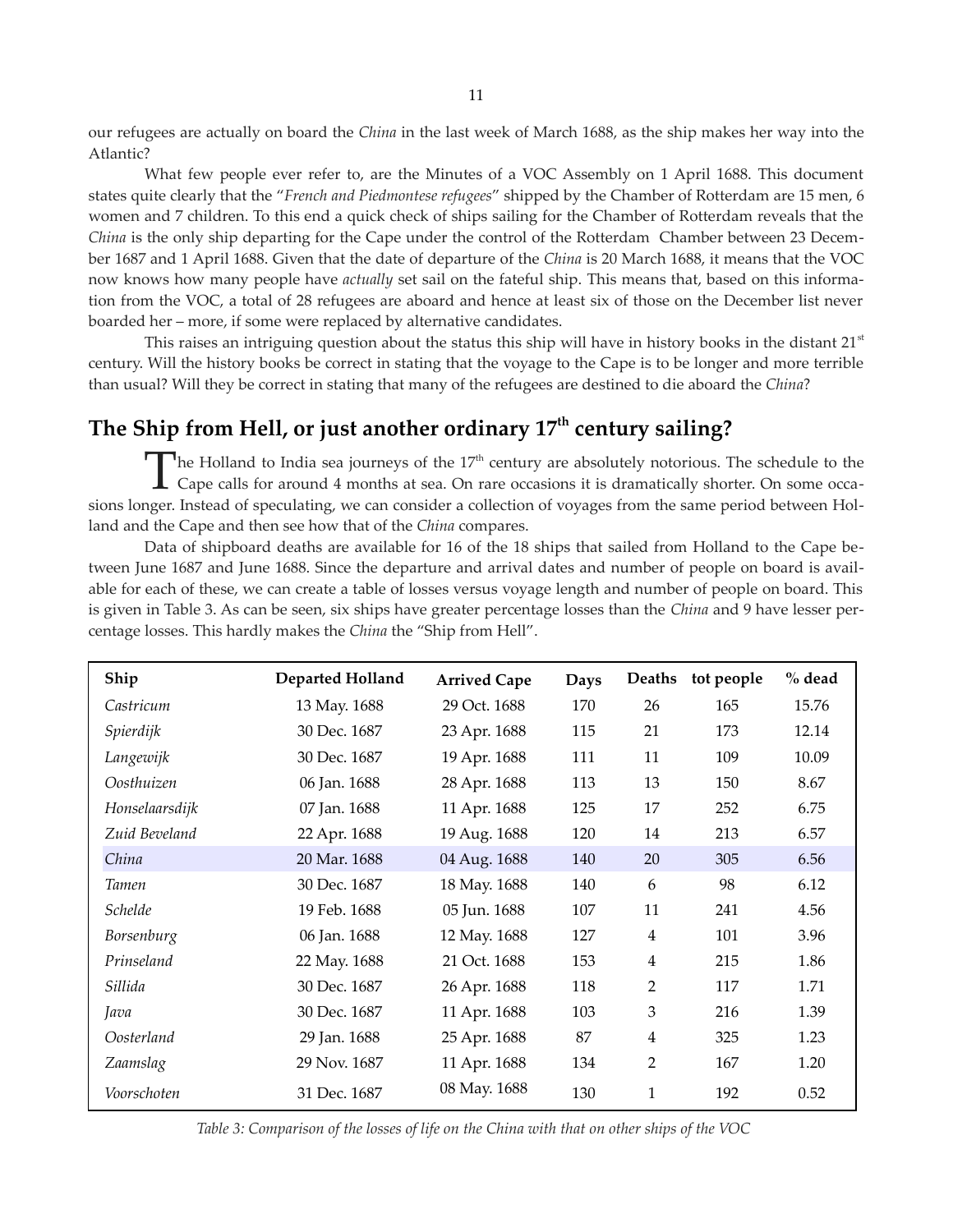Every attempt the author has made to correlate the deaths with either length of voyage or number of people on board or, in fact, the product of the two variables, has failed to produce any clarity. One is left having to accept that every trip had its own unique factors. Nevertheless, whichever way one turns this, the *China* does not stand out by any means as having taken dramatically longer than the other voyages of the season, nor are its losses percentage-wise dramatically greater.

We may compare the *China* with the ill-fated<sup>[26](#page-11-0)</sup> *Gouden Buys* which will depart Texel on 4 May 1693 with 190 souls aboard. On 19 October she will drop anchor just north of St Helena Bay. She will have not 12 men left capable of working. On 11 November seven of the men will set off to look for help. Five of them will perish of hunger, but one will wander along the Berg River until some Hottentots will find him. He will be taken to the company post at Saldanha Bay. When help finally will reach the ship, one single man will be found alive, and he will die soon after. The other man on land will roam about for seven weeks before being found.

It is worth considering some little snippets that are of some importance regarding these voyages. First of all, the beer, fruit and cheese supply on these voyages typically runs out around the end of the second month at sea. There then follows around 60 days of brine soaked "laid in" meat, washed down with some vinegar to treat the excessive salt in the stomach and to help break down the meat. This explains why the VOC wanted men at the Cape who knew how to make vinegar in particular.

More importantly, this "toxic brew" instantly puts huge demands on the kidneys and is likely to affect the older and youngest passengers first. It is also hard on anyone that is exerting himself in doing strenuous work, such as the sailors. A heavy toll is taken from these sailors in the process.

Fundamentally, the bodies of the people on board are not getting any more significant vitamins after the first 60 days. In particular, they are not getting Vitamin C, without which scurvy, a vitamin deficiency condition, sets in rather rapidly.

If the body does not succumb to the load on the kidneys, the immune systems of people very soon become depressed, and the very young and the old succumb first to whatever contagion attacks them. Smallpox is rife at this time and it is not particularly exceptional to have a smallpox case aboard one of these ships.

According to Christoph Frick<sup>[27](#page-11-1)</sup>, who recorded one of these VOC journeys of 1680, the basic triage aboard ship is merely to place the sick on the port or larboard (left) side of the ship and the healthy on the starboard side. In this way those with dropsy, scurvy, diarrhea and even smallpox end up on the port side. Some survive this ordeal of all the ill being huddled together. Many do not.

Life is rather cheap at his time. In this respect the payment arrangement for refugees to return to Europe is insightful. It states that, should the passenger die, the balance of the return fee *not used up* will be paid out to the next of kin. It is when one reads this that one goes back to table 3 and one realizes that there is not a single ship on which someone did NOT die during the voyage.

All of these things, except the comments about Vitamin C, are known to the Dutch VOC and they tell the refugees this. They will also find out about the desperate shortage of young ladies at the Cape. It is entirely likely that, after having thought things over, some of the younger men will pull out of the arrangement. Few young men of 16 to 21 are likely to contemplate a life of farming in "darkest" Africa at the end of a death defying sea voyage of 4 months. They would rather seek employment in Western Europe with its bright lights and abundant supply of young ladies. For those traveling as families or who are closer to 30, the world looks different.

Having put the passage of the *China* in perspective, we may proceed to the known facts of the voyage.

# **The actual fatalities on the** *China*

In the 19<sup>th</sup> to 21<sup>st</sup> centuries it will often be written that there was tremendous loss of life on the *China*<br>Land that some huge fraction of the refugees died. In 1897 Theal<sup>28</sup> will refer to *"twelve others who died* and that some huge fraction of the refugees died. In 1897 Theal<sup>[28](#page-11-2)</sup> will refer to "twelve others who died *before the ship reached her destination"*. It is difficult to find evidence that anyone ever challenged this comment. In

<span id="page-11-0"></span><sup>26</sup> George McCall Theal, *History of South Africa 1691-1795*; (1888); pp. 10

<span id="page-11-1"></span><sup>27</sup> Christoph Frick, Christoph Schweitzer, *A relation of two several voyages made into the East-Indies*, (1700); pp.16

<span id="page-11-2"></span><sup>28</sup> George McCall Theal, *South Africa under the Dutch East India Company V.1*,1969 (Negro Universities reprint); pp.331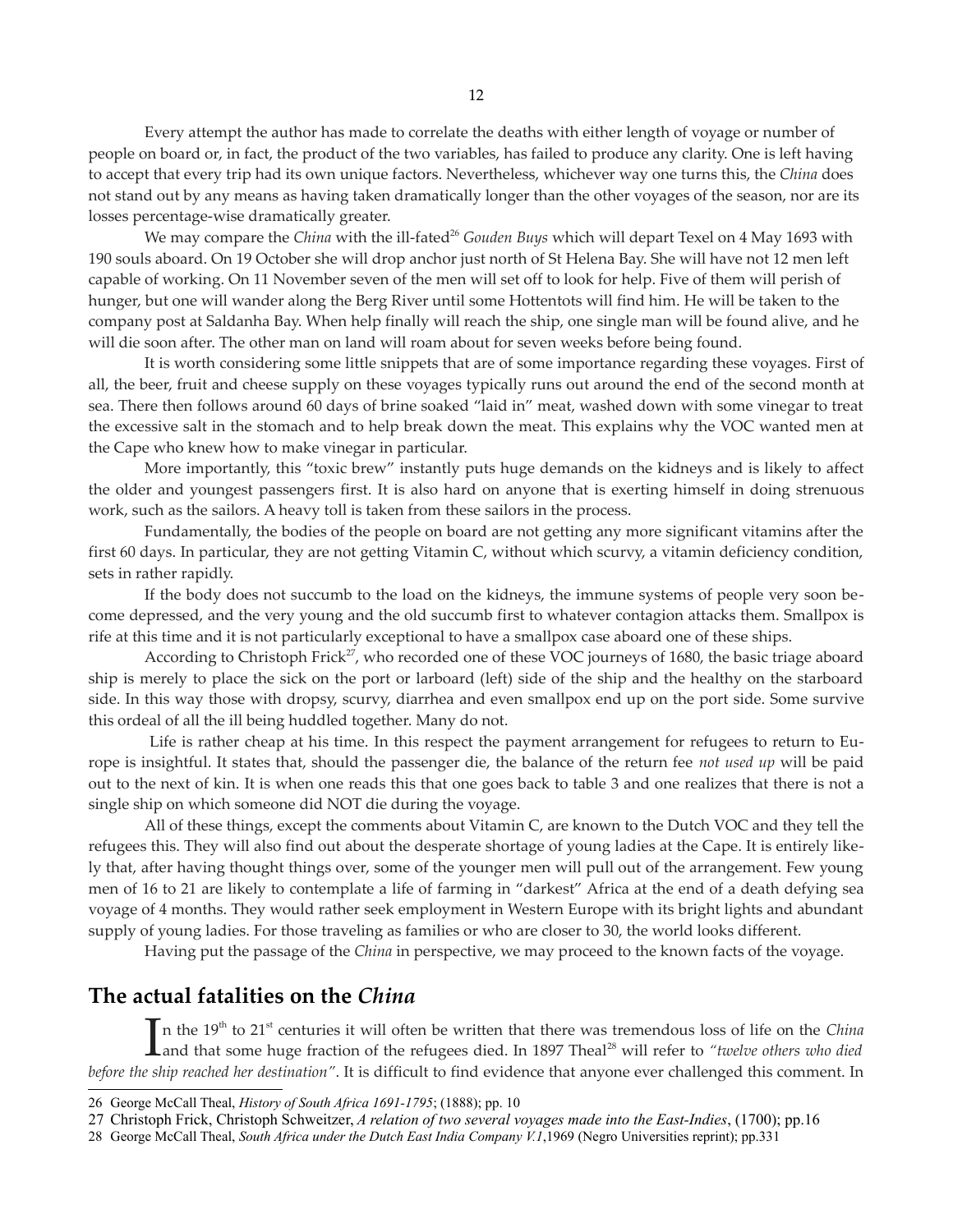1882 Theal will cement the notion of the "Ship from Hell" by stating<sup>[29](#page-12-0)</sup> that it arrived after a voyage of "*seven months*". Yet, in the very same paper, he will correctly set the departure date at 20 March 1688 and the arrival at the Cape as being on 4 August 1688, both of which dates are correct. Obviously, from 20 March to 4 August is only 4-1/2 months. This will clearly constitute a contradiction within the same paper. Also in this paper the death toll will be lamented by him listing 12 of the names of those in Table 2 as arriving at the Cape and then adding the statement "*En 14 anderen die stierven voordat het schip aan de Kaap arriveerde".* Now the death toll is 14*.* All in all, the impression will be created that there is something hugely exceptional about the *China*.

However, let us look at the situation more closely:

According to J.R. Bruijn et al<sup>[30](#page-12-1)</sup> the losses on board the *China* are in fact 8 passengers out of a total number of 38. The same authors, working from original documentation, find that one passenger continues to Batavia and 29 disembark at Cape Town. Twelve soldiers and seamen die, for a total of 20 deaths on board.

We now get to the actual purpose of this present work, which is to determine, using the scanty information available, which refugees board this ship and which ones die on board, and to allay some of the myths that abound surrounding this little knot of people so key to the history of South Africa.

The information (with sources) we have available to work with is:

- (a) The names of the refugees from the Luberon and most of their family relationships (Church Books $^{31}$  $^{31}$  $^{31}$ )
- (b) The names of 34 who *said* they would board, but that was *three months before sailing* (VOC)
- (c) The 28 refugees who *do* in fact board are 15 men, 6 women and 7 children (VOC)
- (d) Eight passengers of all kinds die on board and 29 passengers disembark at the Cape (Bruijn, et al)
- (e) Eight of those who disembark are Dutch orphan girls (Theal), (leaving 21 others of all kinds )
- (f) One passenger continues onward to Batavia (Bruijn, et al)
- (g) The list of names of individuals who received help from the Batavia Fund in early 1690. (Theal)
- (h) Some hugely inadequate Cape muster lists and later estate documents at our disposal.

Since the refugees have their fares waived by the VOC to go to the Cape and not to Batavia, we take it as read that the passenger who continues to Batavia is not a refugee. This implies that the 21 "other"passengers who disembark at the Cape include all the surviving refugees. Since there were originally 38 passengers, comprising 8 orphan girls and 28 refugees, it means that two passengers were ordinary passengers, being neither refugee nor orphan girl. This means that the composition of the 29 passengers who disembark at Cape Town is one of the following two:

- (i) 8 orphan girls, one regular passenger and 20 refugees, OR
- (ii) 8 orphan girls and 21 refugees. This second scenario assumes that one of the two regular passengers died. However, without being too cynical, it seems reasonable to assume that regular paying passengers would be better looked after than "wretched" refugees in the hard world of 1688. It is therefore much more likely that the 8 losses are among the refugees than among the two regular passengers.

The first scenario implies 8 refugees die and second implies seven die. We shall proceed with the assumption that all 8 losses are among the refugees. Of course, we hereby also ignore Theal's comment<sup>[32](#page-12-3)</sup> about either 12 or 14 refugees dying.

# **The refugees who reach the Cape**

We have two sources of information on the arrivals at the Cape. The first is the Cape Muster Roll of 1690, which leaves a lot to be desired. The second is the list of beneficiaries from the Batavia Fund<sup>[33](#page-12-4)</sup>. When we attempt

<span id="page-12-0"></span><sup>29</sup> George McCall Theal, *De Hugenoten-emigratie naar de Kaap*; Het Zuid Afrikaansche Tijdschrift (1883) No. 25, March 1882; pp.158

<span id="page-12-1"></span><sup>30</sup> J.R. Bruijn et al, *Dutch-Asiatic Shipping 1595-1795;* <http://www.inghist.nl/Onderzoek/Projecten/DAS/detailVoyage/92620>

<span id="page-12-2"></span><sup>31</sup> Using the online database of the CNRS :<http://refuge-huguenot.ish-lyon.cnrs.fr/recherches.php>

<span id="page-12-3"></span><sup>32</sup> George McCall Theal, *South Africa under the Dutch East India Company V.1*,1969 (Negro Universities reprint); pp.331

<span id="page-12-4"></span><sup>33</sup> George McCall Theal, *South Africa under the Dutch East India Company V.1*,1969 (Negro Universities reprint); pp.337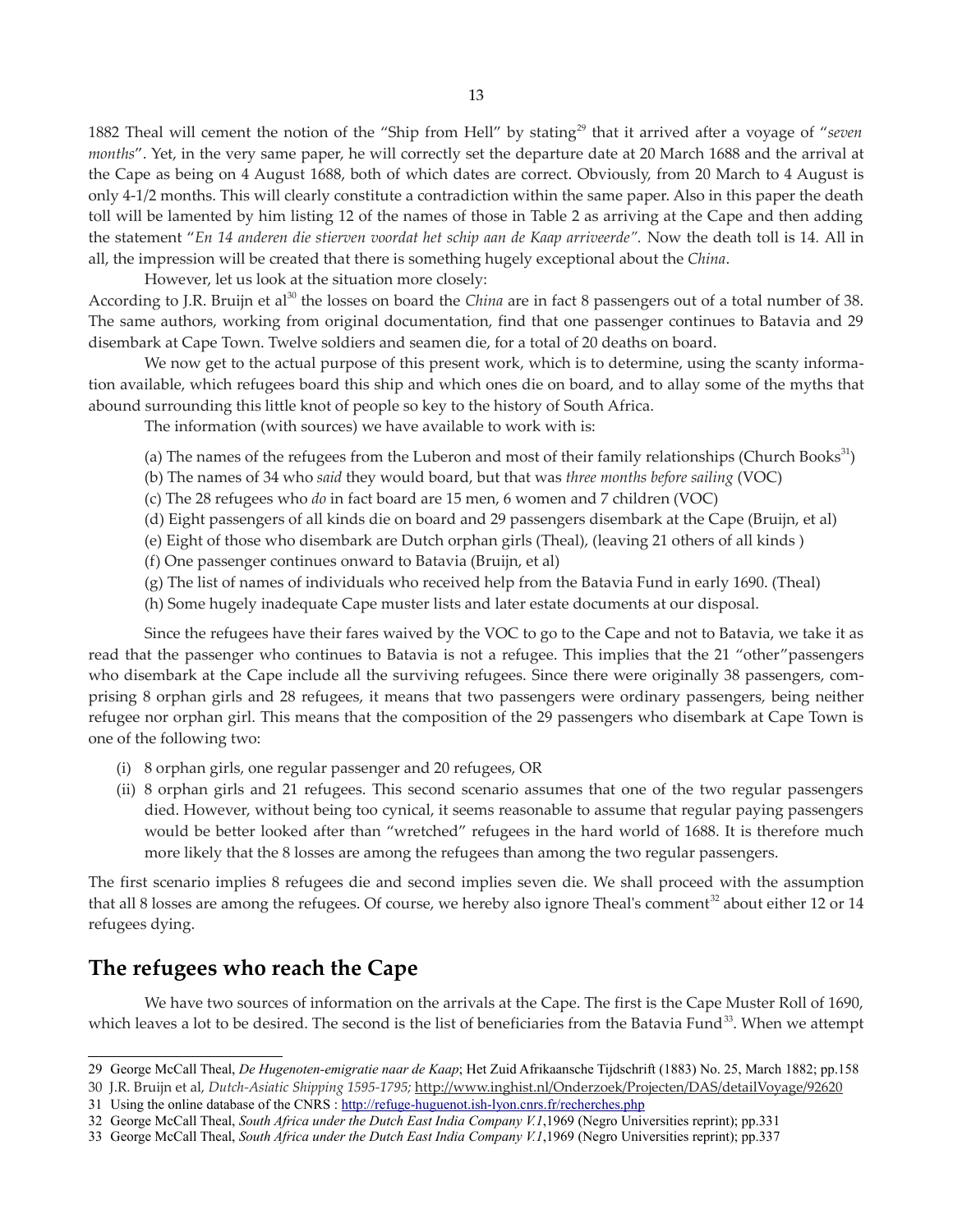to find the survivors of the escape from France to the Cape from among the refugees listed at Frankfurt and on the 23.12.1687 VOC list as per Table 2, we obtain table 4 .

### **Important Assumption:**

We assume that someone (1) whose name was on the VOC list and (2) who appears at the Cape, does in fact come to the Cape on the *China* and not on another ship, such as the *Wapen van Alkmaar*:

| Name                   | Frankfurt | <b>VOC</b><br>List | Batavia<br>Fund | Comment<br>(possibilities separated by semi-colons)        |
|------------------------|-----------|--------------------|-----------------|------------------------------------------------------------|
| Pierre Frachasse       | yes       | no                 | no              | Never boarded                                              |
| Marguerite Barrale     | yes       | no                 | no              | Never boarded                                              |
| Mathieu Frachasse      | yes       | yes                | yes             | Boarded and survived                                       |
| Pierre Joubert         | yes       | no                 | yes             | Arrived - married first to S. Reyne, then Isabeau Richarde |
| <b>Esprit Furet</b>    | yes       | no                 | no              | Never boarded                                              |
| Jean Furet             | yes       | yes                | no              | Boarded and died; Died before boarding; Stayed behind      |
| Jacques Verdeau        | yes       | yes                | no              | Unclear; Botha says he did arrive but gives no evidence    |
| Hercule Verdeau        | yes       | yes                | yes             | Boarded and survived                                       |
| <b>Antoine Gardiol</b> | yes       | no                 | no              | May have boarded and died on Wapen v. Alkmaar              |
| Marguerite Perrotet    | yes       | no                 | yes             | Arrived on Wapen v. Alkmaar                                |
| Suzanne Gardiol        | yes       | no                 | child           | Arrived on Wapen v. Alkmaar - married Abraham de Villiers  |
| Marguerite Gardiol     | yes       | no                 | child           | Arrived on Wapen v. Alkmaar - married Jacob de Villiers;   |
| Jean Gardiol           | yes       | no                 | child           | Arrived on Wapen v. Alkmaar - on 1690 Muster list          |
| Suzanne Reyne          | yes       | yes                | no              | Boarded and died; Died before boarding                     |
| Pierre Goirande        | yes       | yes                | no              | Boarded and died; Died before boarding; Stayed behind      |
| Françoise Rousse       | yes       | yes                | no              | Boarded and died; Died before boarding; Stayed behind      |
| Pierre Jourdan C. d'A  | yes       | yes                | yes             | Boarded and survived                                       |
| Marie Jourdan Rousse   | yes       | yes                | no              | Boarded and died, given that the youngest children sailed  |
| Jeanne Rousse          | yes       | yes                | no              | Boarded and died, given that the younger children sailed   |
| Marie Rousse           | yes       | yes                | yes             | Boarded and survived                                       |
| Margarete Rousse       | yes       | yes                | yes             | Boarded and survived                                       |
| Isabeau Long           | yes       | no                 | yes             | Arrived; ship uncertain - married Jean Jourdan soon after  |
| Suzanne Goirande       | yes       | no                 | no              | Never boarded                                              |
| André Pelanchon        | yes       | yes                | yes             | Boarded and survived                                       |
| Paul Jourdan           | yes       | yes                | no              | Boarded and died; Died before boarding; Stayed behind      |
| Louis Courbon          | yes       | yes                | yes             | Boarded and survived                                       |
| Pierre Grange          | yes       | yes                | yes             | Boarded and survived                                       |
| Jeanne Marque          | yes       | yes                | no              | Boarded and died; Died before boarding; Stayed behind      |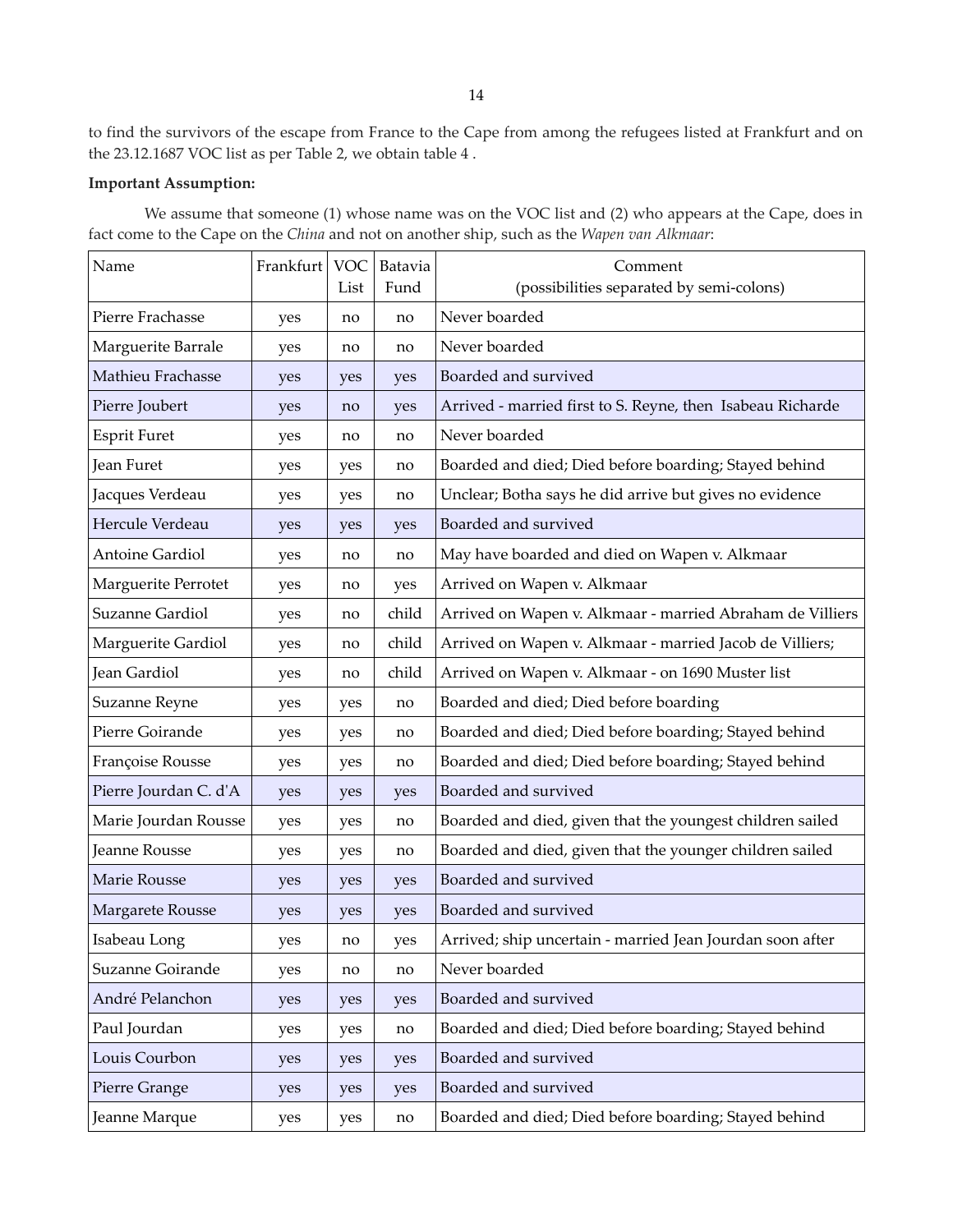| Jean Jourdan (St. M.)   | yes | yes | yes | Boarded and survived                                        |
|-------------------------|-----|-----|-----|-------------------------------------------------------------|
| Pierre Jourdan (St. M.) | yes | yes | yes | Boarded and survived                                        |
| Jean Meinard            | yes | yes | yes | Boarded and survived                                        |
| Louise Courbonne        | yes | yes | no  | Boarded and died, given that the younger children sailed    |
| 4 Meinard children      | yes | yes | yes | Boarded and survived                                        |
| 2 Meinard children      | yes | yes | no  | Boarded and died; Died before boarding; or one of each      |
| Marie Anthouarde        | yes | yes | no  | Boarded and died; Died before boarding; Stayed behind       |
| Anthoine Mallan         | yes | yes | no  | Boarded and died; Died before boarding; Stayed behind       |
| Isabeau Verdette        | yes | yes | no  | Boarded and died; Died before boarding; Stayed behind       |
| Child of A. Mallan      | yes | yes | no  | Boarded and died; Died before boarding; Stayed behind       |
| Pierre Mallan           | yes | yes | no  | Boarded and died; Died before boarding                      |
| Isabeau Richarde        | yes | yes | yes | Boarded and survived - married to P. Mallan then P. Joubert |
| Jacques Mallan          | yes | no  | yes | Boarded and survived - ship uncertain                       |
| André Rey               | yes | no  | no  | Boarded and died; Died before boarding - ship uncertain,    |
| Jeanne Mille            | yes | no  | yes | Arrived - married Arniel before April 1690 - ship uncertain |
| Jean Rey                | yes | no  | yes | Arrived - ship uncertain                                    |
| Jacques Rey             | yes | no  | no  | Boarded and died; Died before boarding - ship uncertain     |
| Paul Roux               | yes | no  | yes | Arrived - ship uncertain                                    |
| Anthoine Senet          | no  | yes | no  | Boarded and died; Died before boarding; Stayed behind       |

*Table 4. Table of those from Frankfurt who planned to sail, compared with those known to arrive at the Cape.*

When Isabeau Richarde steps off the *China*, she is by all accounts already married to Pierre Joubert although there is no emphatic record of that. We therefore conclude that Pierre Joubert, though in a slightly different category, also sailed on the *China* and, likely, was married to Isabeau by the ship's unknown chaplain.

Table 4 thereby provides us with the names of 17 refugees (shaded in the table) who survive the voyage on the *China* specifically and arrive at the Cape. Table 5 provides the list of individual survivors separated into groups that will aid us in our analysis.

|                    | Men                      | Women | Children         | Tot |
|--------------------|--------------------------|-------|------------------|-----|
| Names of survivors | Mathieu Frachasse        |       |                  |     |
| already identified | Pierre Joubert           |       |                  |     |
|                    | Hercule Verdeau          |       |                  |     |
|                    | Pierre Jourdan (C. d'A.) |       |                  |     |
|                    |                          |       | Marie Rousse     |     |
|                    |                          |       | Margarete Rousse |     |
|                    | André Pelanchon          |       |                  |     |
|                    |                          |       |                  |     |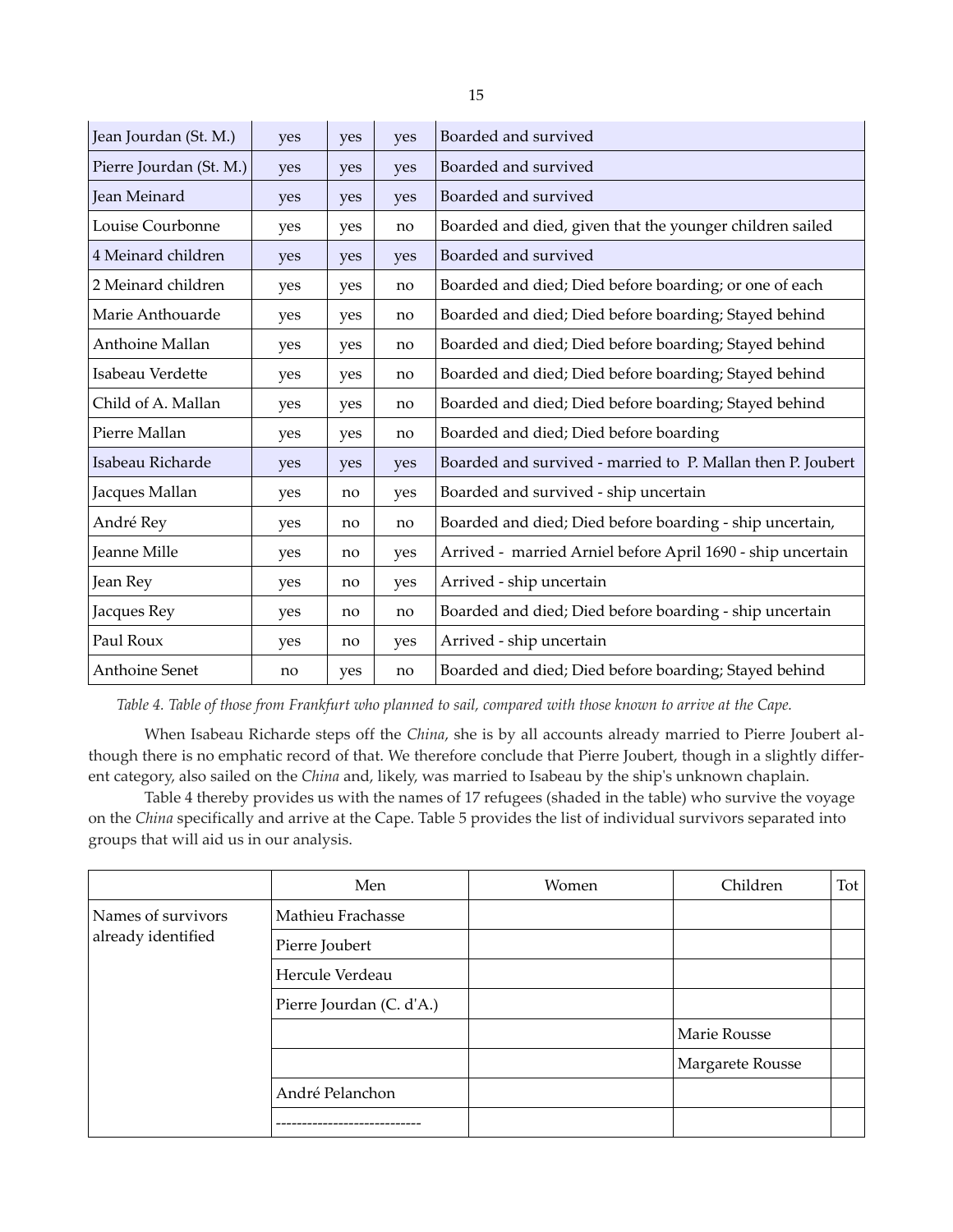|                                          | Louis Courbon              |                        |                    |    |
|------------------------------------------|----------------------------|------------------------|--------------------|----|
|                                          | Pierre Grange              |                        |                    |    |
|                                          | Jean Jourdan (St Martin)   |                        |                    |    |
|                                          | Pierre Jourdan (St Martin) |                        |                    |    |
|                                          | Jean Meinard               |                        |                    |    |
|                                          |                            |                        | 4 Meinard children |    |
|                                          |                            | Isabeau Richard-Mallan |                    |    |
| Number of survivors so<br>far identified | 10                         | 1                      | 6                  | 17 |

*Table 5: Partial list of refugee passengers who survive the voyage on the China*

In order to obtain clarity as regards the remaining three survivors, we now have to first turn to the matter of who perishes on the ship, and then we return to the matter of survivors.

# **The eight refugees who die aboard the** *China*

From Table 4 we have 18 individuals who may have boarded the *China* and died on it. The names of all but two are on the VOC list of 23 December 1687 for the *China*. They are André Rey and his son Jacques Rey. As already seen, Jacques' mother Jeanne Mille and his brother Jean do eventually arrive at the Cape, but the ship is unclear. The names of all but one of the seventeen are in the Frankfurt church books. The exception is the mysterious young Anthoine Scaet/Senet, whose name is in fact on the VOC list for the *China*.

Of the eight fatalities claimed by Bruijn et al, we take four to be certain. The first two of those are Marie Jourdan-Rousse and her eldest daughter, Jeanne. We conclude this from the fact that the mother and three daughters were all alive and well in December 1687 and on the VOC list as well as from the fact that the two youngest children are clearly on the *China*. Upon arrival at the Cape, the two girls are referred to as "orphans" and there is no indication that they are in the care of their two uncles, Pierre and Jean Jourdan. So, we proceed based on the conclusion that the mother and oldest sister indeed set sail but perish on board.

The two grandmothers, Jeanne Marque and Marie Anthouarde have come all the way from the Luberon with their children and grandchildren and in each other's company. There is no way on earth they will heed the inevitable cautions of the VOC officials that they will not survive the trip at their age. They would argue that they would prefer to die in the loving presence of their children than to wait for death in a foreign country like Holland, surviving on the alms of the Dutch or the Walloon Church in the dismal Dutch weather. The northern winter of 1687 would only strengthen the convictions of these two ladies from the dry sunny Luberon. This leaves us with four refugees to select from among 10 candidates.

It seems hugely unlikely that Jean Meinard would board the *China* with all his (living) children if his wife were not with him. We therefore conclude that Jean Meinard, his wife Louise Courbonne and at least 4 of their children board, being the 4 referred to in the Batavian fund disbursement in Table 4. We thus conclude that Louise Courbonne perishes on the ship.

Given that Pierre Joubert is already concluded to be aboard the ship *China*, it stands to reason that his wife of 48 days, Suzanne Reyne, also boards, However, she never arrives at the Cape and we are forced to conclude that she dies on the voyage

Taking it as read that the VOC interprets the word "child" consistently between the letter of 23 December 1687 and the minutes of 1 April 1688, we tabulate the situation thus far of those who do not survive the voyage as follows in Table 6, following the order in which individuals appear in Table 4. This provides us with the names of 6 who perish on the ship, two remaining to be identified: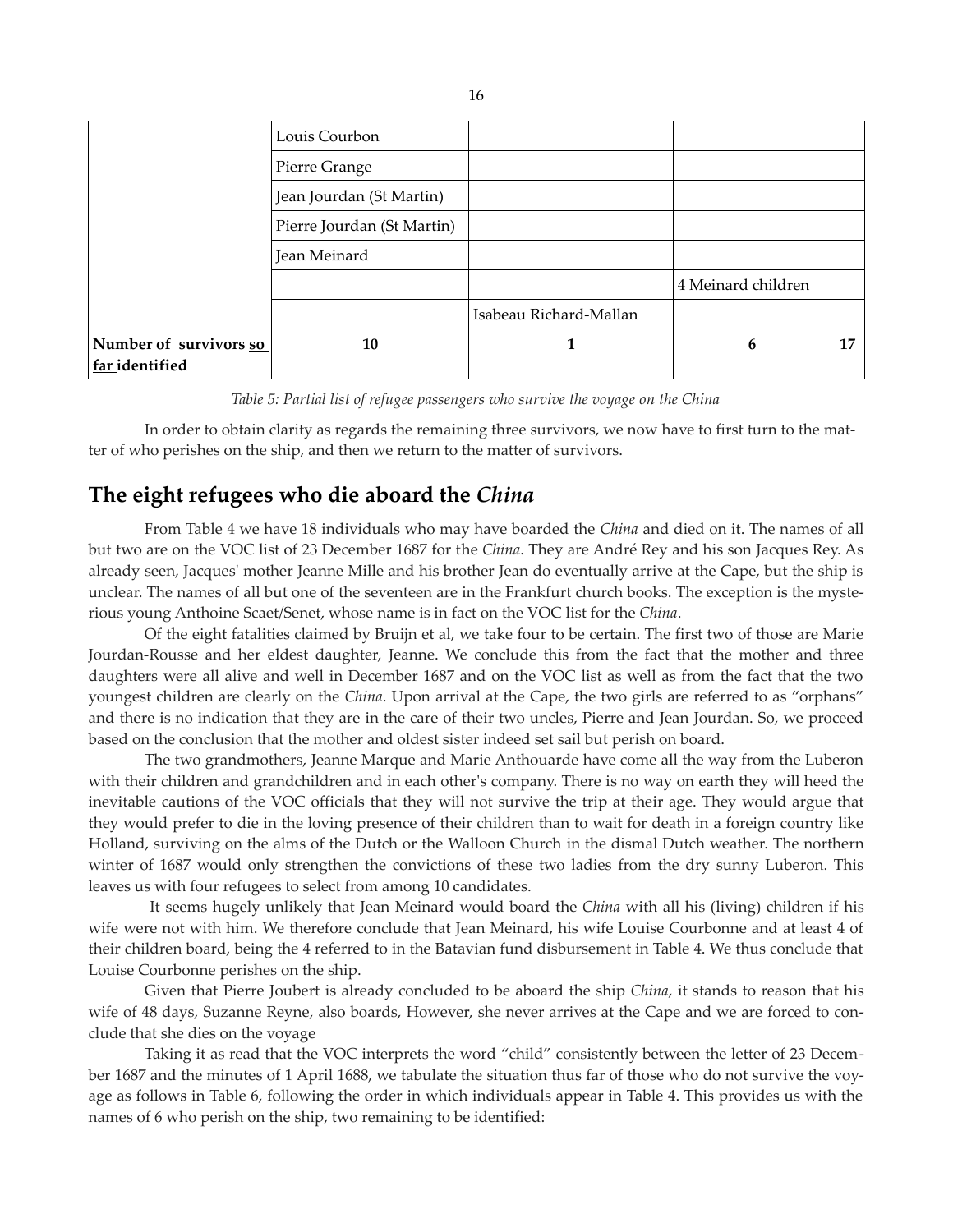|                                               | Men | <b>Women</b>           | Children      | Tot |
|-----------------------------------------------|-----|------------------------|---------------|-----|
| Names already                                 |     | Suzanne Reyne          |               |     |
| determined of those<br>refugees who perish on |     | Marie Jourdanne-Rousse |               |     |
| board                                         |     |                        | Jeanne Rousse |     |
|                                               |     | Jeanne Marque          |               |     |
|                                               |     | Louise Courbonne       |               |     |
|                                               |     | Marie Anthouarde       |               |     |
| Number who perish so<br>far identified        | 0   | 5                      |               | 6   |

*Table 6: Partial list of refugee passengers who perish the voyage on the China*

Tables 5 and 6 together identify 23 refugees. So, we have yet to identify five further refugee passengers. However, their breakdown is quite specific. Since we have already accounted for all seven children and all six women aboard the ship, the remaining five passengers must all be men, three of whom survive and two of whom perish. We have rather a limited choice left from table 4. The remaining candidates are shown in Table 7.

|                    | Men                   | Women                     | Children           |  |
|--------------------|-----------------------|---------------------------|--------------------|--|
| Names remaining to | Jacques Mallan        |                           |                    |  |
| choose among       | Paul Roux             |                           |                    |  |
|                    | Pierre Mallan         |                           |                    |  |
|                    | Paul Jourdan          |                           |                    |  |
|                    | Jacques Verdeau       |                           |                    |  |
|                    | Jean Furet            |                           |                    |  |
|                    | <b>Anthoine Senet</b> |                           |                    |  |
|                    |                       | Isabeau Long              |                    |  |
|                    | André Rey             | Jeanne Mille - Rey        | Jean & Jacques Rey |  |
|                    | Anthoine Mallan       | Isabeau Verdette - Mallan | 10-m old Mallan    |  |
|                    | Pierre Goirande       | Francoise Rousse-Goirande |                    |  |

*Table 7 : remaining refugee passenger choices (parties unlikely to be passengers are shaded)*

Since all the women and children have been accounted for:

- 1. Jeanne Mille, her two sons, Jean and Jacques, and her husband, André Rey, do not board the *China*. Jeanne Mille and son Jean do indeed eventually arrive at the Cape, but possibly on another ship. We know that Jeanne Mille and Jean "Roy" receive help at the Cape from the Batavian fund. The assumption is that André Rey and his son Jacques are destined to die on the voyage to the Cape on another ship; likely the *Wapen van Alkmaar*.
- 2. Isabeau Verdette, her 10 month old baby and her husband Anthoine Mallan do not board the *China*
- 3. Francoise Rousse-Goirande and her husband Pierre Goirande do not board the *China*
- 4. Isabeau Long does not sail on the *China*, but arrives on another ship, possibly Wapen van Alkmaar.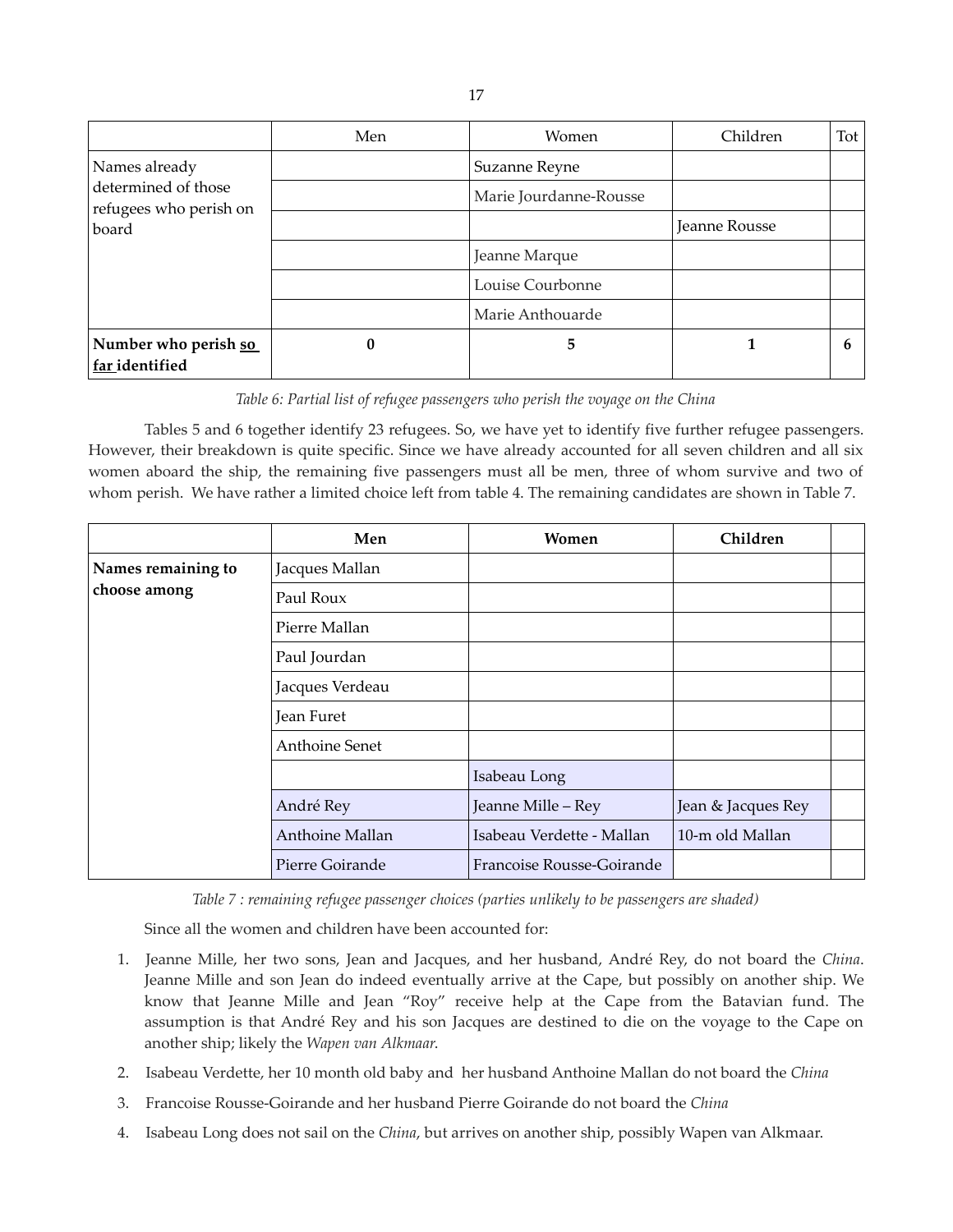On the other hand,

- 1. Given that his wife, Isabeau Richarde, has been concluded to be on the ship, it is most likely that Pierre Mallan boards the ship with her, but perishes on board. Isabeau then marries Pierre Joubert, after he loses his own young wife, Suzanne Reyne on board.
- 2. We know that Paul Roux and Jacques Mallan do eventually arrive at the Cape. By Occam's Razor, we are obliged to assume the most simple answer to the puzzle to be the correct one and thereby conclude that they are indeed the two remaining men who complete the journey on the *China*. Like Isabeau Long, neither of them gave his name to the VOC before 23 December 1687. Jacques Mallan will in fact eventually marry Isabeau Long, but that will be at the Cape.
- 3. This leaves us to identify two more individuals from among Paul Jourdan, Jacques Verdeau, Jean Furet and Anthoine Senet. It seems entirely reasonable to the present author that the 20 year-old Jacques Verdeau would be on the *China* to shepherd his younger brother Hercule, who survives the voyage. Based on C. Graham Botha's statement, we take Jacques Verdeau as the remaining man to survive.
- 4. Given the fact that Paul Jourdan has traveled all the way from Cabrières d'Aigues with Pierre Jourdan of that town, it seems reasonable to accept that he also boarded the China, but did not survive.
- 5. The final implication is that Jean Furet and Anthoine Scaet/Senet withdraw their applications before the ship sails and they are not on board, resulting in a passenger list for the *China* as provided in Table 8.

|                        | Men                        | Women                  | Children             | <b>Tot</b> |
|------------------------|----------------------------|------------------------|----------------------|------------|
| Number embarked        | 15                         | 6                      | $\overline{7}$       | 28         |
| <b>Survivors</b>       | Mathieu Frachasse          |                        |                      |            |
|                        | Hercule Verdeau            |                        |                      |            |
|                        | Jacques Verdeau            |                        | Marie Rousse         |            |
|                        | Pierre Jourdan (C. d'A.)   |                        | Margarete Rousse     |            |
|                        | André Pelanchon            |                        |                      |            |
|                        | Louis Courbon              |                        |                      |            |
|                        | Pierre Grange              |                        |                      |            |
|                        | Jean Jourdan (St Martin)   |                        |                      |            |
|                        | Pierre Jourdan (St Martin) |                        |                      |            |
|                        | Jean Meinard               |                        | 4 Meinard children   |            |
|                        | Pierre Joubert             | Isabeau Richard-Mallan |                      |            |
|                        | Jacques Mallan             |                        |                      |            |
|                        | Paul Roux                  |                        |                      |            |
| <b>Total Survivors</b> | 13                         | $\mathbf{1}$           | 6                    | 20         |
| Deaths aboard          | Pierre Mallan              | Marie Jourdanne-Rousse | <b>Jeanne Rousse</b> |            |
|                        | Paul Jourdan               | Jeanne Marque          |                      |            |
|                        |                            | Marie Anthouarde       |                      |            |
|                        |                            | Louise Courbonne       |                      |            |
|                        |                            |                        |                      |            |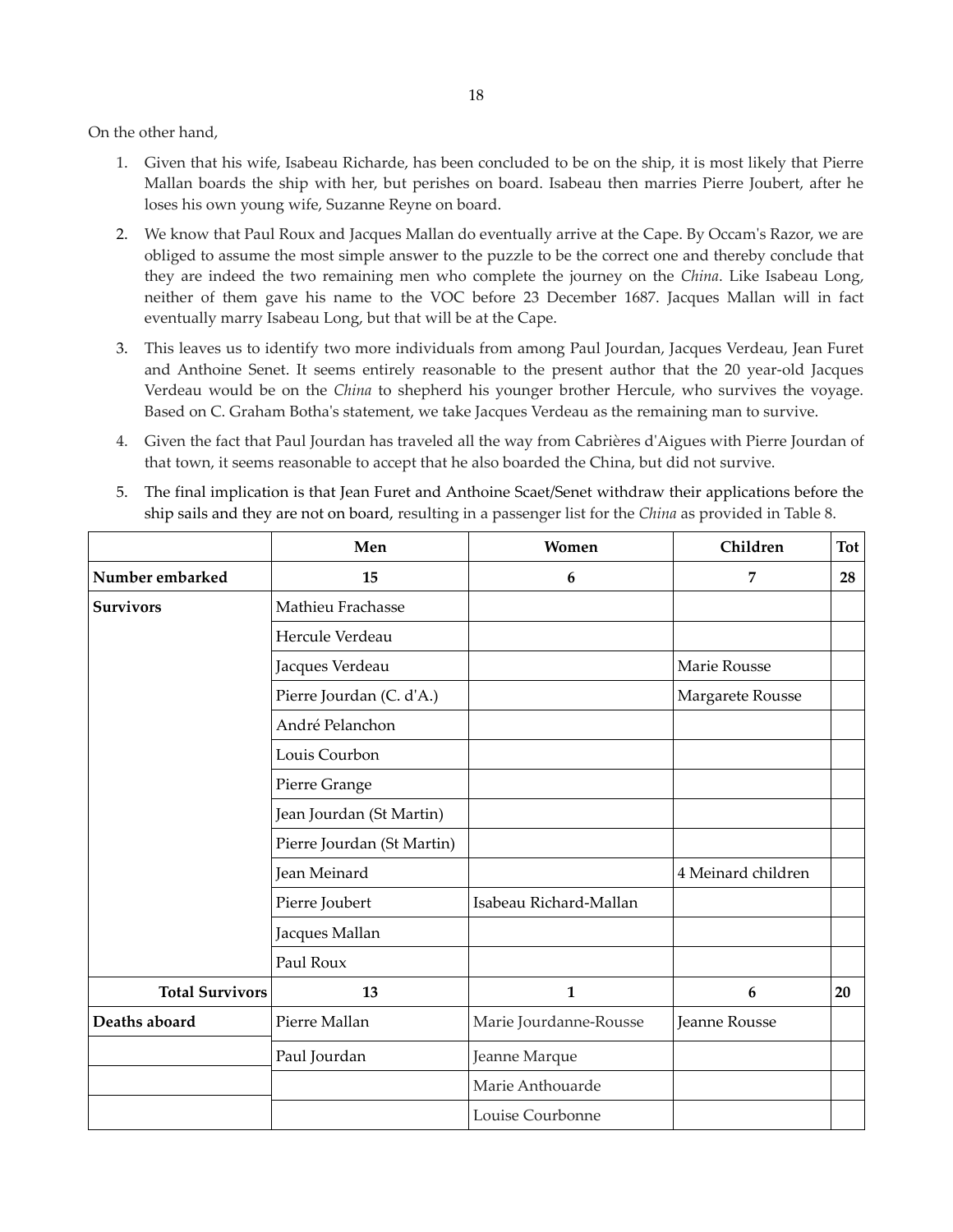|                            | Suzanne Revne |  |
|----------------------------|---------------|--|
| <b>Total Deaths Aboard</b> |               |  |

*Table 8. The refugee Passenger List for the China as determined in the present study*

For the sake of completeness, we provide here also the names of the eight Dutch orphan girls who all complete the journey to the Cape<sup>[34](#page-18-0)</sup> (some of their alternative names are provided):

- Ariaantie Jansz van Son; Ariaentgen Jansz van Son van Rotterdam
- Wilhelmina Adriaanse de Wit; or Willemtgen Arijens de Wit
- Adriana Jacobs van den Berg; Ariaentje Jacobs; Arijaentgen Jacobs van den Berg; Ariaantje Adriaansse
- Judith Verbeek; Judith Jansz Verbeecq
- Petronella van Capelle; Petronelle Cornelis van Capelle
- Engeltje Cornelisz van der Bout; Jongetgen Cornelis van den Bout
- Catrina Janse van der Zee; Catharina Jans van der Zee
- Anna Eltrop; who came from the German Duchy of Cleves; also known as Anna van Kleef

There are the two "regular" passengers as per Bruijn et al. One of these passengers disembarks at the Cape while the other proceeds onward to Batavia. The balance of the complement of the ship is composed of 156 seafarers and 111 soldiers. Of these men, 9 seafarers and 3 soldiers die on the voyage.

It is useful to combine the result of Table 8 with the result of Table 4 and the origins of the refugees as per Table 1 in order to provide a continuous track of the individuals from the Luberon to the Cape. The result is Table 9 . Those aboard the China are in bold and those who survived the journey are shaded as in Table 4.

| Name                     | Origin                | Frankf<br>urt | VOC<br>List | Batavia<br>Fund | Comment                             |  |
|--------------------------|-----------------------|---------------|-------------|-----------------|-------------------------------------|--|
| Pierre Frachasse         | Lourmarin             | yes           | no          | no              | Stayed in Europe                    |  |
| Marguerite Barrale       | Lourmarin             | yes           | no          | no              | Stayed in Europe                    |  |
| <b>Mathieu Frachasse</b> | Lourmarin             | yes           | yes         | yes             | <b>Arrived on China</b>             |  |
| Pierre Joubert           | La Motte d'Aigues     | yes           | no          | yes             | <b>Arrived on China</b>             |  |
| <b>Esprit Furet</b>      | Peypin d'Aigues       | yes           | no          | no              | Stayed in Europe                    |  |
| Jean Furet               | Peypin d'Aigues       | yes           | yes         | no              | Stayed in Europe                    |  |
| Jacques Verdeau          | La Roque d'Antheron   | yes           | yes         | no              | <b>Arrived on China</b>             |  |
| <b>Hercule Verdeau</b>   | La Roque d'Antheron   | yes           | yes         | yes             | <b>Arrived on China</b>             |  |
| <b>Antoine Gardiol</b>   | Lacoste and Cab. d'A. | yes           | no          | no              | Died en Route to Cape, not on China |  |
| Marguerite Perrotet      | Lacoste and Cab. d'A. | yes           | no          | yes             | Arrived, not on China               |  |
| Suzanne Gardiol          | Lacoste and Cab. d'A. | yes           | no          | child           | Arrived, not on China               |  |
| Marguerite Gardiol       | Lacoste and Cab. d'A. | yes           | no          | child           | Arrived, not on China               |  |
| Jean Gardiol             | Lacoste and Cab. d'A. | yes           | no          | child           | Arrived, not on China               |  |
| <b>Suzanne Reyne</b>     | La Roque d'Antheron   | yes           | yes         | no              | Perished on China                   |  |
| Pierre Goirande          | Cabrières d'Aigues    | yes           | yes         | no              | Stayed in Europe                    |  |

<span id="page-18-0"></span><sup>34</sup> As per the excellent article by Richard Ball: http://www.eggsa.org/articles/Weesmeisies.htm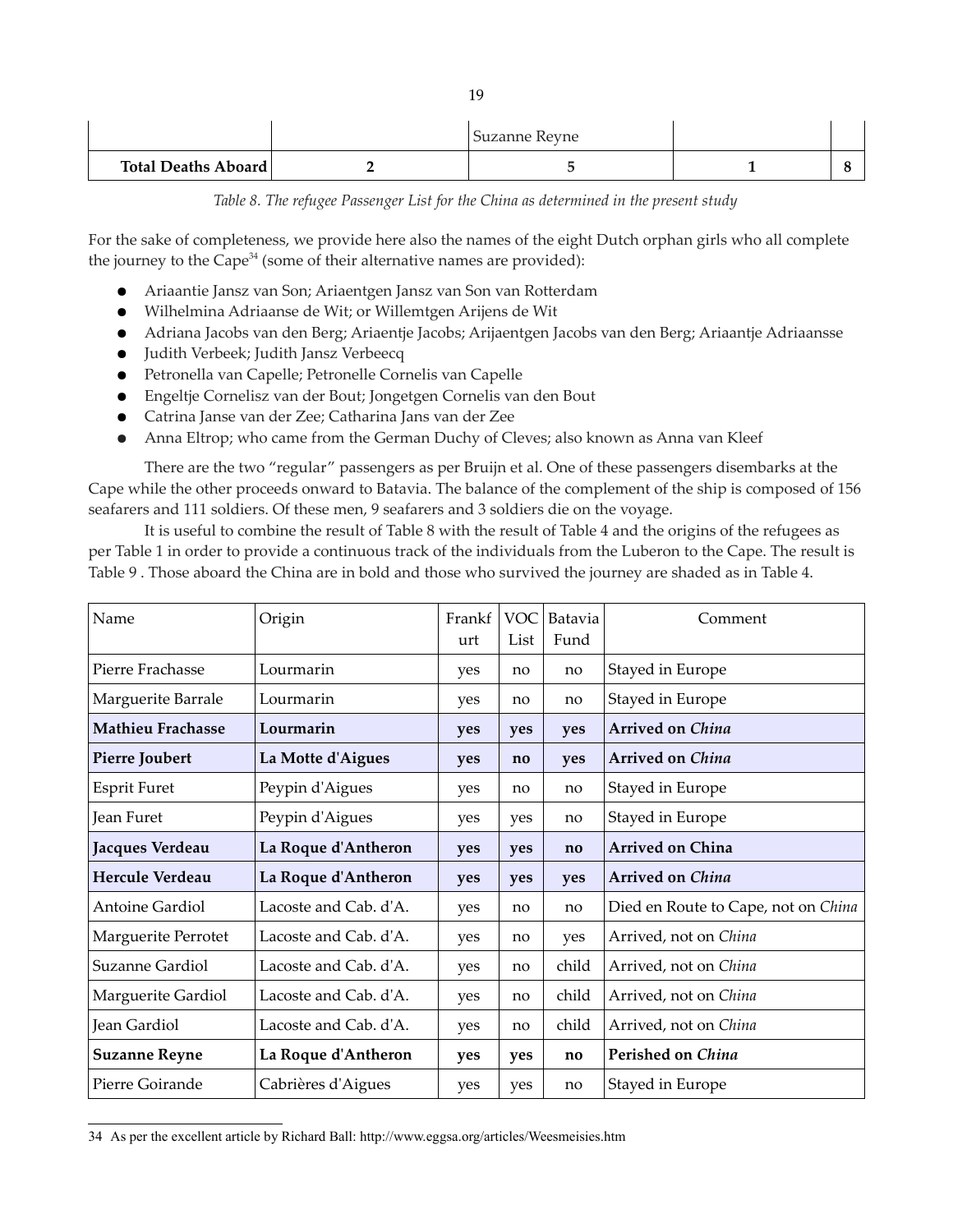| ۹ |  |
|---|--|
|   |  |

| Françoise Rousse                       | Cabrières d'Aigues       | yes | yes                    | no  | Stayed in Europe                    |  |
|----------------------------------------|--------------------------|-----|------------------------|-----|-------------------------------------|--|
| Pierre Jourdan C. d'A                  | Cabrières d'Aigues       | yes | yes                    | yes | Arrived on China                    |  |
| Marie Jourdan Rousse La Motte d'Aigues |                          | yes | yes                    | no  | Perished on China                   |  |
| <b>Jeanne Rousse</b>                   | La Motte d'Aigues        | yes | yes                    | no  | Perished on China                   |  |
| <b>Marie Rousse</b>                    | La Motte d'Aigues        | yes | yes                    | yes | Arrived on China                    |  |
| <b>Margarete Rousse</b>                | La Motte d'Aigues        | yes | yes                    | yes | <b>Arrived on China</b>             |  |
| Isabeau Long                           | La Motte d'Aigues        | yes | no                     | yes | Arrived, not on China               |  |
| Suzanne Goirande                       | La Motte d'Aigues        | yes | no                     | no  | Stayed in Europe                    |  |
| André Pelanchon                        | <b>Sivergues</b>         | yes | yes                    | yes | Arrived on China                    |  |
| Paul Jourdan                           | Cabrières d'Aigues       | yes | yes                    | no  | Perished on China                   |  |
| <b>Louis Courbon</b>                   | Cabrières d'Aigues       | yes | yes                    | yes | Arrived on China                    |  |
| <b>Pierre Grange</b>                   | Cabrières d'Aigues       | yes | yes                    | yes | <b>Arrived on China</b>             |  |
| Jeanne Marque                          | St. Martin de la Brasque | yes | yes                    | no  | Perished on China                   |  |
| Jean Jourdan                           | St. Martin de la Brasque | yes | yes                    | yes | Arrived on China                    |  |
| Pierre Jourdan                         | St. Martin de la Brasque | yes | yes                    | yes | Arrived on China                    |  |
| <b>Jean Meinard</b>                    | St. Martin de la Brasque | yes | yes                    | yes | Arrived on China                    |  |
| <b>Louise Courbonne</b>                | St. Martin de la Brasque | yes | yes                    | no  | Perished on China                   |  |
| 4 Meinard children                     | St. Martin de la Brasque | yes | yes                    | yes | Arrived on China                    |  |
| 2 Meinard children                     | St. Martin de la Brasque | yes | yes                    | no  | Died in Europe                      |  |
| <b>Marie Anthouarde</b>                | St. Martin de la Brasque | yes | yes                    | no  | Perished on China                   |  |
| Anthoine Mallan                        | St. Martin de la Brasque | yes | yes                    | no  | Stayed in Europe                    |  |
| Isabeau Verdette                       | St. Martin de la Brasque | yes | yes                    | no  | Stayed in Europe                    |  |
| Child of A. Mallan                     | St. Martin de la Brasque | yes | yes                    | no  | Stayed in Europe                    |  |
| Pierre Mallan                          | St. Martin de la Brasque | yes | yes                    | no  | Perished on China                   |  |
| Isabeau Richarde                       | St. Martin de la Brasque | yes | yes                    | yes | Arrived on China                    |  |
| Jacques Mallan                         | St. Martin de la Brasque | yes | no                     | yes | Arrived on China                    |  |
| André Rey                              | Lourmarin                | yes | no                     | no  | Died en Route to Cape, not on China |  |
| Jeanne Mille                           | Lourmarin                | yes | no                     | yes | Arrived, but not on China           |  |
| Jean Rey                               | Lourmarin                | yes | no                     | yes | Arrived, but not on China           |  |
| Jacques Rey                            | Lourmarin                | yes | no                     | no  | Died en Route to Cape, not on China |  |
| <b>Paul Roux</b>                       | Orange                   | yes | $\mathbf{n}\mathbf{o}$ | yes | Arrived on China                    |  |
| Anthoine Senet                         | Unknown*                 | no  | yes                    | no  | Stayed in Europe                    |  |

*Table 9. The Vaudois refugees from the Luberon and their relation to the Cape of Good Hope*

*\* There is no evidence that he is even from Provence.*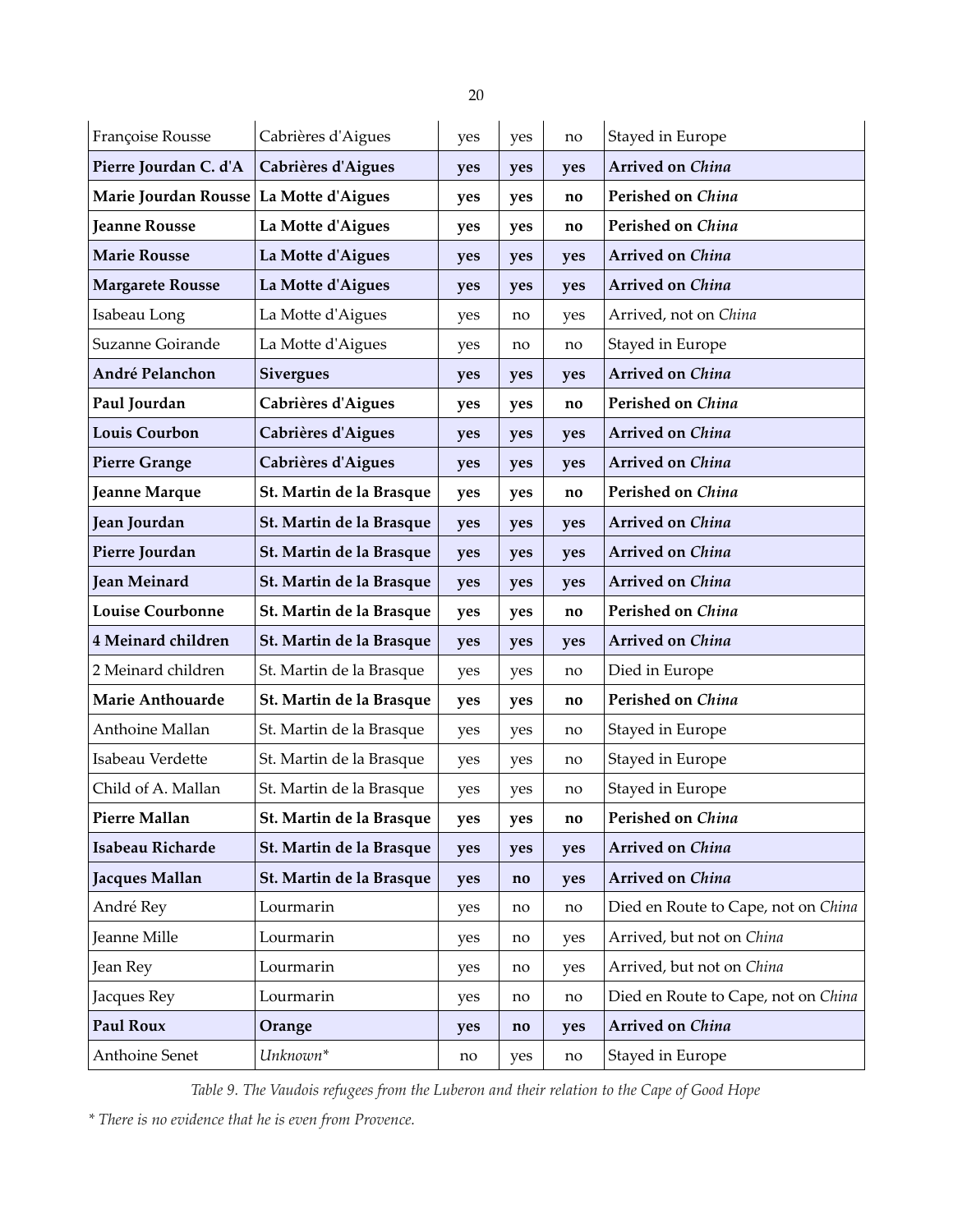### **Discussion of the results**

This work is built on :

The VOC Minutes of 1 April 1688

– reporting that the Chamber of Rotterdam has sent 15 men, 6 women and 7 children as Vaudois refugees to the Cape

• J.R. Bruijn et al, *Dutch-Asiatic Shipping 1595-1795* – claiming 38 passengers of whom 8 died, 29 disembarked at the Cape and one went on to Batavia

– showing the *China* to be the only ship sailing for the Cape under the commission of the Chamber of Rotterdam at the time

• The church assistance registration data of refugees in Switzerland and Germany

– particularly relationships, names and origins, allowing us to group people and trace their progress during their flight

The conclusions are fundamentally made possible by four key "fortuitous" factors:

• The fact that the *China* was the only ship that sailed for the Cape under the aegis of the Chamber of Rotterdam at the time of the above minutes and therefore carried all 15 men, 6 women and 7 children.

- The timing of the VOC minutes, which confirms how many refugees actually embarked.
- The fact that so many Meinard children made and survived the voyage
- The fact that so many women with close relationships to surviving family never arrived.

It is certainly, by way of example, possible to argue that (say) Marie Anthouarde and (say) Jacques Verdeau/Verdot stayed behind and then place Pierre Goirand and his wife Francoise Rousse on the ship, where they then both perish. However, that would require family ties to be ignored between the two Verdeau brothers on the one hand, and between Marie and her family on the other. It would also require that a husband and wife both perish on a ship where, it would seem, the majority of women succumbed but 13 out of 15 men survived. Such a scenario seems to fly in the face of both statistics and human nature. So we see, for example, both Pierre Joubert and Isabeau Richarde losing a spouse, but in neither case did both members of a married couple perish.

The author believes the scenario presented in this work to be the one that most clearly takes into account the known data and synthesizes it taking due cognizance of human relationships that have not before been clearly traced from their source in the Luberon region of Provence.

# **After the arrival**

On the Zuid Beveland<sup>[35](#page-20-0)</sup> (arriving only 15 days later) comes the church minister for the Huguenot community. He turns out to be Rev. Pierre Simond from none other than the strongly Vaudois area of Embrun on the way to the Freisinnières valley, the origin of the Luberon Vaudois in 1495. He will turn out to be a typical of the strong-willed "Piemontese" Vaudois and will look very well after his flock. He will be one of the first authors at the Cape, creating a new version of the Psalms. Eventually he will return to Europe to see to the publication of his life's work. By 8 November of the year of landing, 1688, Paul Roux of Orange is appointed as Secretary for the French Parish of Drakenstein and as teacher to all the French children. He will stay in this role until his death in 1723 when there will still be some 25 of the original French settlers who cannot understand Dutch<sup>[36](#page-20-1)</sup>.

At first the settlers struggle terribly and the VOC finally obtains access to the so-called Batavia fund to help them. It is from this fund of some 6000 Rijksdalers that the VOC will help the refugees in 1690. The Rev. Simond will be asked to apportion the monies. This is the source of the information for Table 4.

<span id="page-20-0"></span><sup>35</sup> George McCall Theal, *South Africa under the Dutch East India Company V.1*,1969 (Negro University reprint); pp.332

<span id="page-20-1"></span><sup>36</sup> C. Graham Botha, *The French Refugees at the Cape* (1919), pp.24.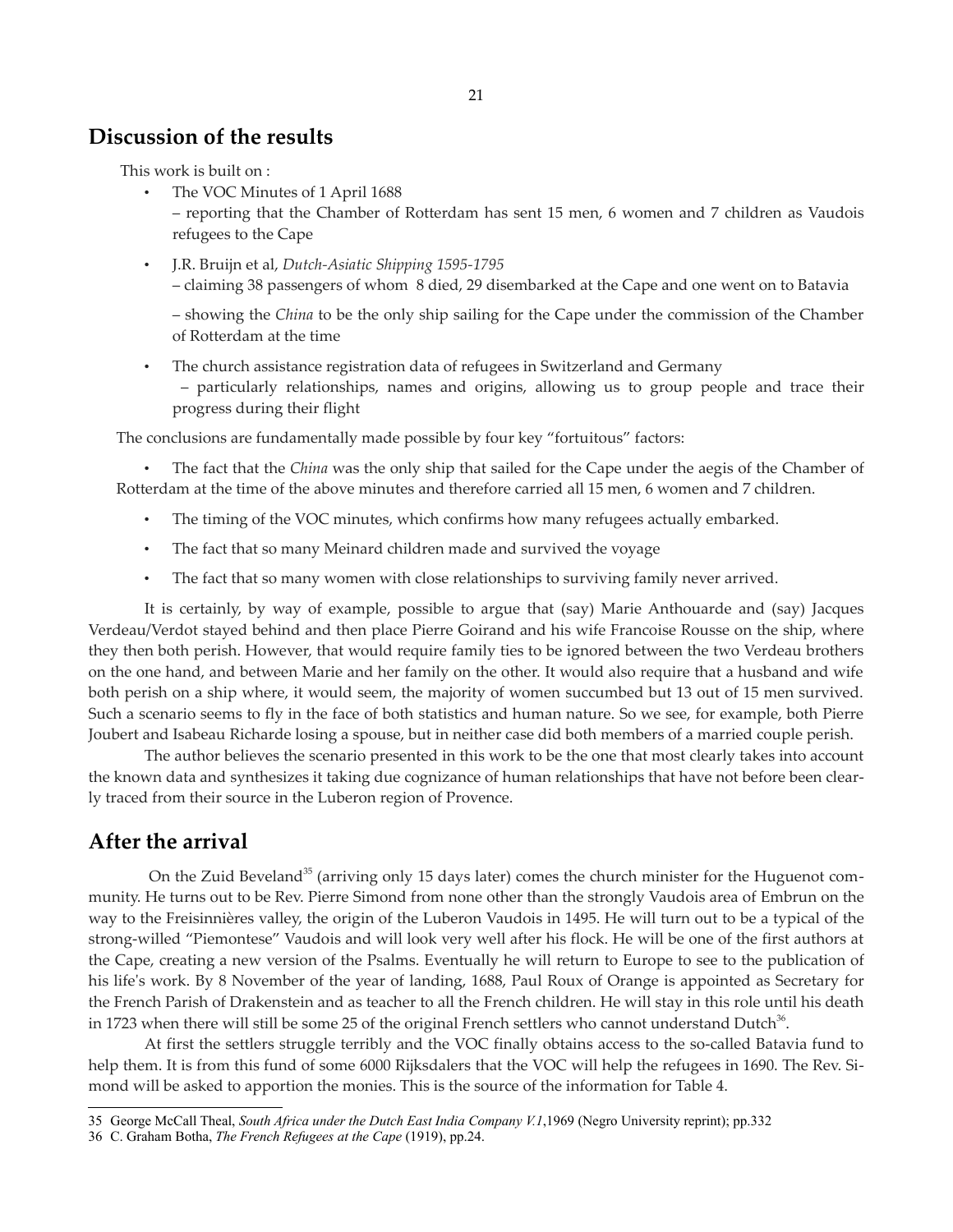For the first while after their arrival the people from the Luberon have loan farms from the VOC, but in the 1690s they are granted their own farms. They promptly name these after towns in the Luberon. Cabrières is obviously named after Cabrières d'Aigues. Two farms end up named La Motte, after La Motte d'Aigues. At least one is named La Roche after La Roque d'Antheron. Yet another is named Lormarin after Lourmarin west of Cabrières d'Aigues. Another is simply named La Provence.

As to the refugees themselves, the hardest hit family is that of Jean Meinard. By the end of 1692 Jean himself will be no more. Not long afterwards Philippe will be the only survivor of the original family of 9 Meinards who set out from Saint Martin de la Brasque in August 1687. From him will descend the entire Minnaar family of South Africa.

The unmarried Jacques Mallan will become the progenitor of all the Malans in South Africa, a number of whom will play central political roles in South Africa centuries later.

Pierre Joubert and Isabeau Richard will give us the huge Joubert family of South Africa, including Kommandant-General Piet Joubert, leader of the Boer forces in two wars against Britain. In this he will gain the reputation of being the only military leader in the world to formally defeat Britain in a war in the Victorian era – the First Anglo-Boer War of 1881. He will also be leader in the second war and gain thereby the admiration of all of Continental Europe.

The late Pierre "Carretier" Jourdan and his brave widow Jeanne Marque, who loses her life aboard the *China*, will be the source of all the Jordaans in South Africa, who can hereby know to visit Belle Etoile just north of Saint Martin to see their own origins.

Jean Jourdan will become the progenitor of all Jordaans in South Africa beyond the 18<sup>th</sup> century. His eldest son Jean will marry Pierre Jordaan d'Cabrière's daughter Suzanne. Pierre d'Cabrière's eldest daughter Anna will be one of the two Founding Mothers of the vast Fourie family in South Africa. Pierre Jourdan of Belle Etoile will leave no male progeny but, intriguingly, his one daughter will marry the son of an Indonesian Sultan who converts to Christianity at the Cape of Good Hope. They will assume the surname Sultania.

Twenty-four-year old Pierre Grange will become the progenitor for all the Lagranges of South Africa and Paul Roux will become the progenitor of the large family Roux. The two Gardiol sisters will marry two de Villiers brothers, thereby becoming the Founding Mothers of a large fraction of the de Viliers families of the country.

However, the names Verdeau, Frachasse, Pelanchon, Rey and Courbon will not survive past the  $18^{\text{th}}$  century. We will not hear much more about young Marie Rousse, but her sister Marguerite will marry Estienne Viret who arrives on the ship Suid Beveland. Even though they will have five sons, the name will not survive in the country.

The contribution of the French Huguenots to the development of the country of South Africa is well known and well documented. Not all in Europe viewed it the same way. Some time into the future, in the later 1700s, the great French philosopher, Voltaire<sup>[37](#page-21-0)</sup>, will not be very complimentary toward the efforts of his countrymen at the southern tip of Africa:

"There were those who settled around the Cape of Good Hope. The nephew of the famous De Quesne, Lieutenant General of the Navy, founded a small colony at the end of the earth; it has not prospered. Those who embarked mostly per*ished; but there are still remnants of the nearby settlement of Hottentots. The French were dispersed further than the Jews."*

Clearly the illustrious writer will know little about the Cape or the "Hottentots" (Khoi/Khoekhoe) and even less about Huguenot settlements. In fact he would be confusing the Huguenots with the collection of Frenchmen left on the Island of Diego Rodrigues by Admiral Du Quesne<sup>[38](#page-21-1)</sup>. A few decades later, the man who is to build his Empire partly on the well-intended writings of Voltaire – Napoleon Bonaparte – will invite the head of one of the Cape Huguenot families, Du Plessis, to return to France and reclaim his ancestral estate and lands<sup>[39](#page-21-2)</sup>. The Emperor will be politely turned down by the simple Cape farmer, whose own destiny was in Africa.

<span id="page-21-0"></span><sup>37</sup> François-Marie Arouet (Voltaire), *Siècles de Louis XIV et Louis XV ,* Vol 3; (The Didot publication of 1803); pp.140

<span id="page-21-1"></span><sup>38</sup> C. Graham Botha, *The French Refugees at the Cape* (1919), pp.58.

<span id="page-21-2"></span><sup>39</sup> Captain W.H. Hinde, Paper of January 9, 1895, *Proceedings of the Huguenot Society of London*, *Vol.5* (1898), pp. 210